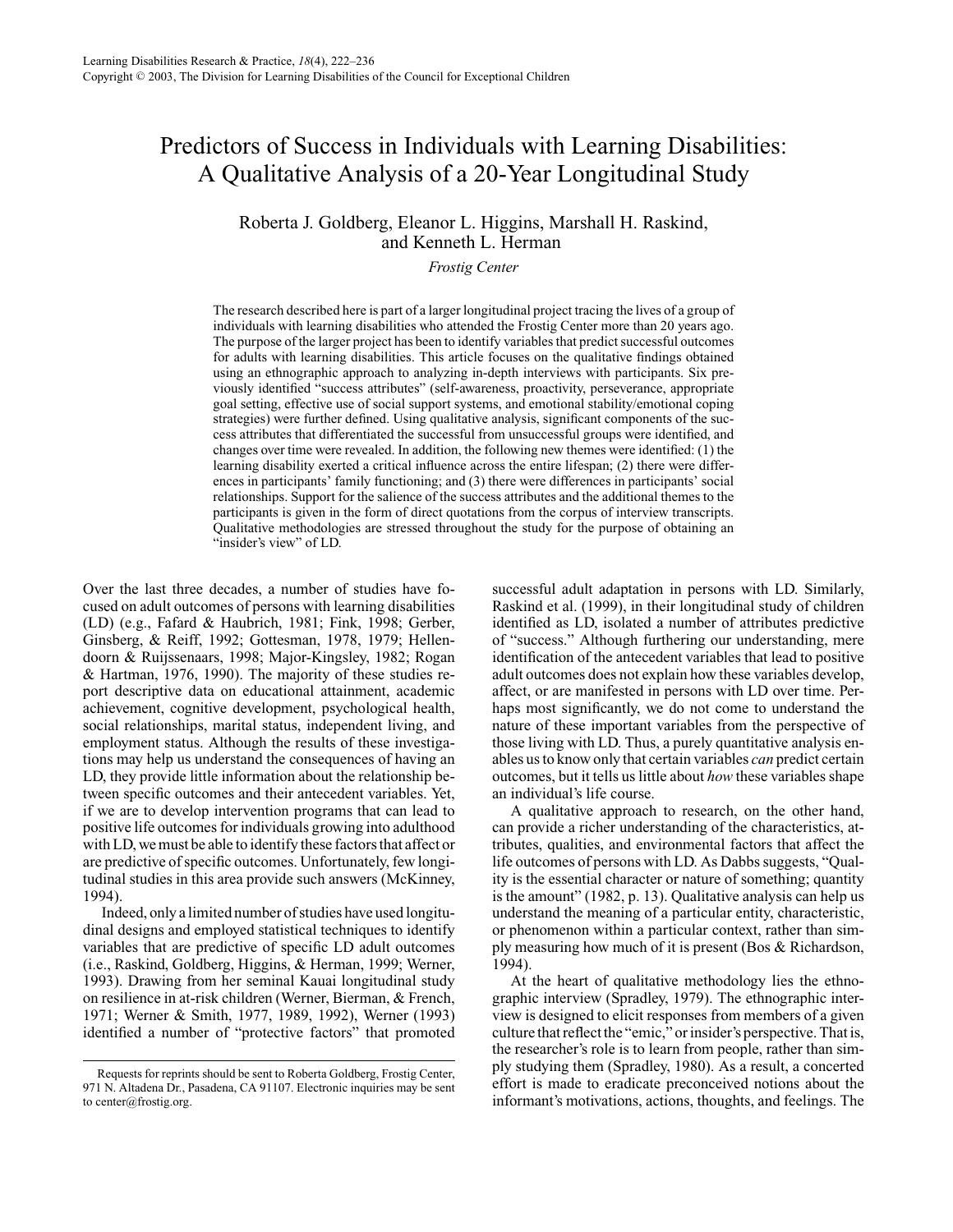researcher must recognize and set aside personal perspectives and bias, while actively listening to, recording, analyzing, and reporting the informant's<sup>1</sup> life story from the "inside out." In regard to research with adults with LD, Gerber and Reiff have long recognized the importance of the ethnographic methodology and eliciting the insider's perspective. As they so eloquently state: "Rather than try to take the words out of their mouths by substituting our own, it seems inherently more sensible to respond to the meaning that is already present in their stories, individually and collectively" (1991, p. 137). In a similar vein, in their 1992 study, Gerber, Ginsberg, and Reiff used this methodology to discover factors that promote vocational success in adults.

Werner and Smith (1977, 1989, 1992) appear to have been aware of the limitations of purely quantitative methods; they augmented their quantitative analyses with considerable qualitative data. For example, rich descriptions are provided of the protective factors that had been identified through statistical analysis. These descriptions deepen our understanding of the "forces" that affect informants' lives and lead to specific life outcomes. Furthermore, Werner and Smith's (1989, 1992) extensive direct quotes from participants paint an integrated and vivid picture of these protective factors in the insiders' own words. As a result, in addition to learning that specific factors affect life outcomes, the reader comes to understand how those factors are operationalized and manifested within the informant's life. Finally, the inclusion of qualitative information serves to support and validate the data derived from the quantitative analysis (Bos & Richardson, 1994).<sup>2</sup>

Using qualitative methodology, Gerber, Ginsberg, and Reiff (1992) and Werner (1993) were able to identify a set of factors that promote successful adult outcomes. The present inquiry is in a position to extend their findings in the following ways. First, the Gerber, Ginsberg, and Reiff study was conducted on a population of adults judged "highly successful" based on employment status, who were compared to "moderately successful" participants. The present investigation contained a greater range of participants, including unsuccessful ones, to whom findings might be generalized. The current study also used a broader definition of life success, which included life satisfaction, educational attainment, independent living status, family and social relations, psychological and physical health, and crime/substance abuse, in addition to employment status, so that generalization might be made to these additional realms. Finally, the Werner et al. investigation was conducted on a subset of persons with learning disabilities who were part of a total birth cohort of individuals living on the island of Kauai, a predominantly rural setting. Participants in the current study were from urban and suburban areas, where most LD populations typically find themselves and to whom generalization of findings might be justified.

Although our earlier quantitative analyses (Raskind et al., 1999) contributed to our understanding of the variables predictive of positive life outcomes for persons with LD, the quantitative analyses alone do not provide a deep analysis of how these attributes shape the life course from the "insider's perspective." Recognizing this limitation, the current article is intended to move beyond the quantitative identification of success attributes reported by Raskind et al. (1999) by presenting a qualitative analysis derived from the transcribed

interviews with participants in the Raskind et al. study. The purpose of this qualitative analysis is five-fold.

- 1. To explore ways the qualitative data support and/or validate the quantitative data.
- 2. To gain a richer and deeper understanding of the success attributes from the participants' perspective.
- 3. To identify specific components of the success attributes and their importance in discriminating between the successful and unsuccessful groups.
- 4. To reveal changes over time of a qualitative nature from Year 10 to Year 20.
- 5. To discover themes other than the success attributes that show commonalities among the informants.

# **HISTORY AND BACKGROUND OF THE STUDY**

The research described in this article is part of an ongoing longitudinal project conducted by the Frostig Center in Pasadena, California. The project has traced the lives of a group of individuals who were identified as "learning disabled" in childhood and attended the Center between 1968 and 1975. In 1992, Spekman, Goldberg, and Herman reported the results of a 10-year follow-up study that focused on identifying the internal factors and external events in the lives of young adults with LD that could discriminate between those who were successful and those who were not. Participants were identified as "successful" or "unsuccessful" using a multidimensional definition of success, which included eight domains: employment, education, independence, family relations, social relationships, crime/substance abuse, life satisfaction, and psychological health. The quantitative analysis revealed few meaningful, significant differences between the successful and unsuccessful groups based on background variables, cognitive measures, or academic achievement. It appeared that success might be related to other factors in the lives of these individuals. In this regard, qualitative analysis proved more fruitful in revealing a set of "success attributes" that differentiated the groups, with the successful group illustrating greater self-awareness/self-acceptance of the learning disability, proactivity, perseverance, emotional stability, appropriate goal setting, and the presence and use of effective social support systems. Further exploration of these attributes became a key goal at Year 20.

While the 10-year follow-up provided useful information about the early adulthood of persons with LD, it also gave birth to a number of additional questions regarding the nature of LD across time and the various factors related to positive life outcomes. These additional questions were investigated in a 20-year follow-up study, the quantitative results of which were reported by Raskind et al. (1999). Using a multidimensional view of success as in the 10-year study, participants were rated either successful ( $n = 21$ ) or unsuccessful ( $n =$ 20) (see Raskind et al., 1999 for an in-depth discussion of the rating process). Overall success ratings were based on judgments while taking into consideration outcomes concerning the eight domains used in the 10-year follow-up. All available information was reviewed, including background information, current testing data, public records, relatives and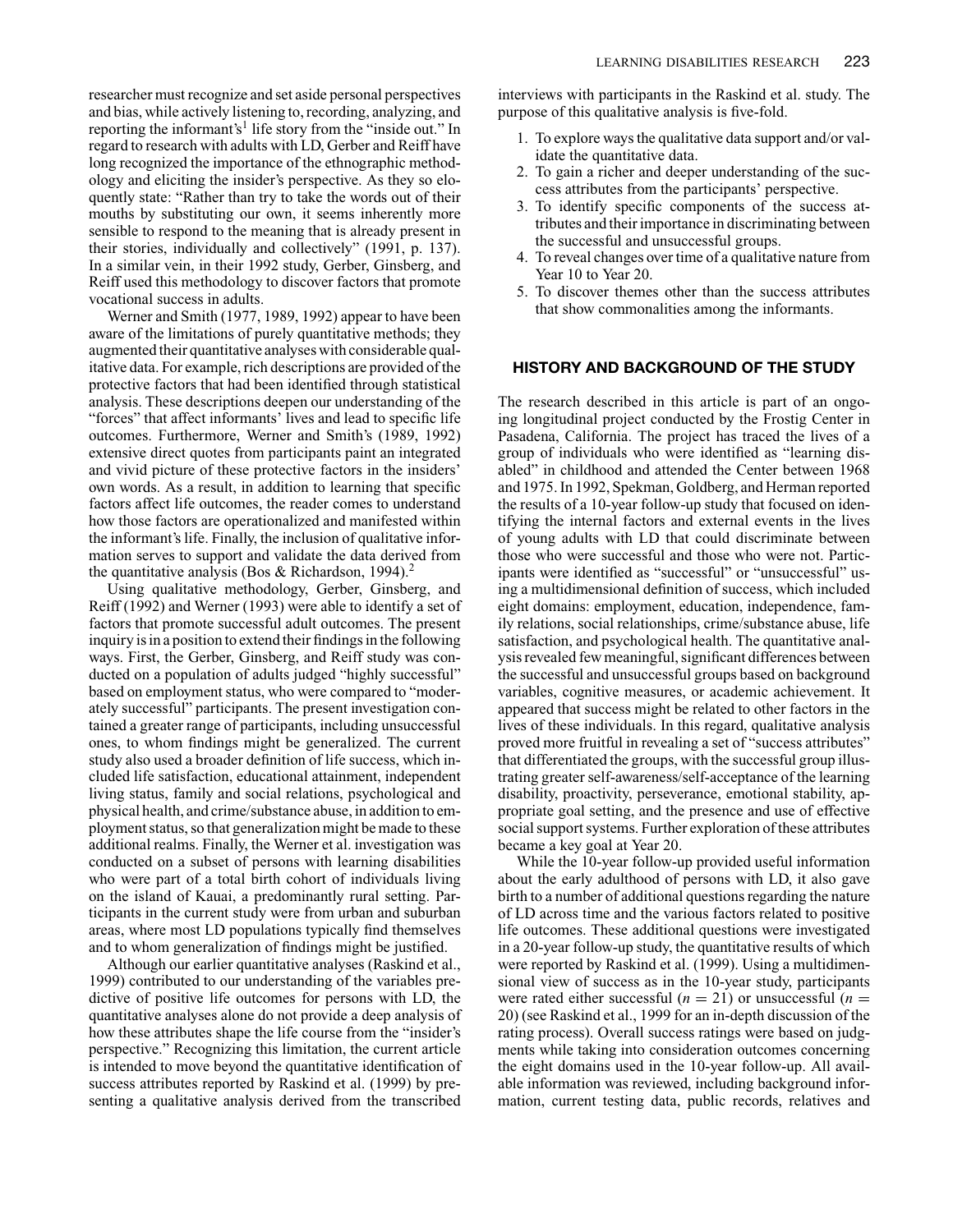other contacts, informant contacts, and, most importantly, transcripts of the two- to six-hour interviews with participants. After reviewing this information, a vote was taken on perceived overall success. Interrater reliability was 0.97 on overall success. Only six participants had switched categories since the 10-year follow-up; three went from successful to unsuccessful, three in the opposite direction.

Initial quantitative analysis revealed no significant differences in background variables between the successful and unsuccessful groups (age, gender, family SES, ethnicity, birth order, number of siblings, IQ, diagnostic category, or services received at Frostig), nor were there significant differences on measures of life stressors between the groups at the 20-year follow-up. There were, however, significant differences in outcome measures of success, as one would expect. For example, employment ratios were 17/21 for successful individuals, whereas unsuccessfuls had a ratio of 4/20. The mean highest grade achieved for successfuls was 15.1 years, while unsuccessfuls averaged 12.7 years. Academic skills also differed, with successfuls' reading scores two grade levels above unsuccessfuls', and math one and one-half grade levels above. Eighteen of the 21 successful participants were living independently from their parents, whereas only half the unsuccessfuls had reached independent status.<sup>3</sup>

The major goal of the 20-year study was to discover whether the presence or absence of the previously identified personal behavior patterns, referred to earlier as the "success attributes," might emerge as powerful independent variables explaining these differences in outcomes. To quantify the attributes, each was operationalized into characteristic behaviors or expressions of attitudes. For example, Proactivity versus Reactivity was operationalized as follows:

| Proactivity<br>Participant makes decisions                                                             | Reactivity<br>Participant responds to<br>events rather than planning<br>ahead                                  |
|--------------------------------------------------------------------------------------------------------|----------------------------------------------------------------------------------------------------------------|
| Is actively engaged in the<br>world, participates<br>economically, socially in<br>family and community | Responds with passivity and<br>avoidance to negative<br>events                                                 |
| Expresses belief that he/she<br>has the power to make<br>positive changes in his/her<br>life.          | Does not acknowledge that<br>situations can be altered or<br>multiple solutions to a<br>difficulty might exist |

The direct quote, "I would go to a professor early in the semester and negotiate on the accommodations I would need," was taken as evidence that the participant possessed the attribute of proactivity (expresses belief that he or she can change events as opposed to not acknowledging that situations can be altered). Each participant's interview transcript was examined by the four researchers for evidence of the operationalized behaviors. The transcripts were then independently scored by each researcher for the operationalized behaviors/attitudes of each of the six attributes and a total calculated for each attribute. Interrater reliability for the total scores was 0.96.

Although background variables did not differentiate successful and unsuccessful participants, the presence or absence

TABLE 1 Percentage of Successful Behaviors Practiced by Successful and Unsuccessful Groups

| <b>Success Attribute</b>   | Successful | Unsuccessful |
|----------------------------|------------|--------------|
| Self-awareness             | 93%        | 11%          |
| Proactivity                | 93%        | 22%          |
| Perseverance               | 93%        | 22%          |
| <b>Emotional stability</b> | 64%        | 22%          |
| Appropriate goal setting   | 93%        | 22%          |
| Use of social support      | 93%        | 78%          |

of the attributes differed dramatically between the groups, as is shown in Table 1.

Once the attributes had been quantified, their influence could be determined in relation to other variables. Data reduction techniques included correlation matrix analysis and factor analysis. Three variables emerged as potentially influential from these analyses: (1) a composite score on the success attributes; (2) IQ; and (3) academic achievement. First, a discriminant analysis revealed that a composite score on the six attributes best discriminated successful from unsuccessful participants  $(p < 0.000+)$ . Additionally, stepwise multiple regression analysis using a ranking of participants on objective measures of success such as years of employment, education level, number of community involvements, years of independent living, and so forth, supported these findings, showing that the success attributes alone explained 49 percent of the variance between the groups, with IQ contributing another 5 percent.

# **GOALS OF THE PRESENT STUDY**

The isolation and quantification of the success attributes provided valuable information on how powerful the success attributes were in affecting life outcomes in comparison with other factors. Therefore, the researchers were anxious to develop a deeper and richer understanding of these success attributes through a qualitative analysis that focused on the insider's perspective. Employing qualitative methodology would also allow the researchers to identify and elucidate additional themes, commonalities, and shared beliefs.

Qualitative and quantitative research differ along many dimensions (Stainback & Stainback, 1988). The purpose of quantitative research is to discover cause and effect relationships in order to *predict* behavior, while qualitative research seeks *understanding* of interpretations and perceptions. Quantitative researchers view the reality they study as stable; the phenomena studied are facts that do not change (without cause). Qualitative research, on the other hand, studies phenomena such as interpretations and perceptions, which are dynamic and expected to change over time. Quantitative research studies phenomena from the point of view of an outsider, while the qualitative viewpoint is that of the insider. Quantitative research seeks to *verify* preconceived hypotheses, while qualitative seeks to *discover* theories and hypotheses that emerge from the data. Quantitative research is conducted under controlled conditions; qualitative is conducted in naturalistic settings. Finally, with quantitative research,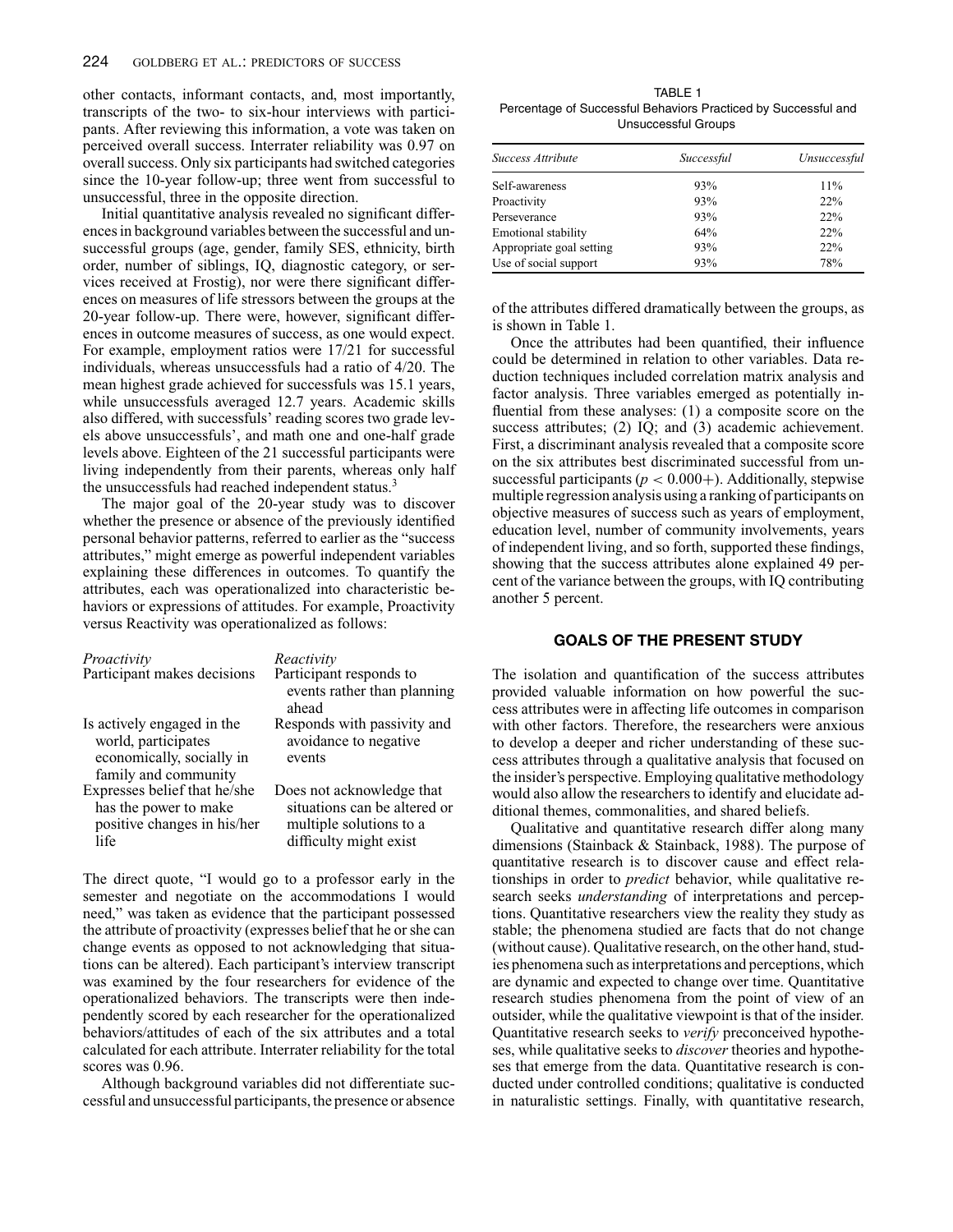results are credible if reliable and replicable, whereas qualitative results are credible if they are valid, that is, if they describe in realistic and rich detail what they set out to study (Stainback & Stainback, 1988, pp. 8–9).

In sum, in the present study, qualitative methodology was used to (1) discover ways in which qualitative findings support and validate the earlier quantitative findings; (2) gain a richer understanding of the success attributes; (3) identify the components of each success attribute that discriminate successful from unsuccessful groups; (4) discover themes other than the success attributes; and (5) identify changes over time of a qualitative nature between Years 10 to 20.

# **METHOD**

The methodology described below builds upon previously described general research procedures and quantitative results. For further details on these research methods and quantitative analyses, the reader is referred to Raskind et al. (1999).

## **Participants**

Efforts to locate the 50 informants who participated in the 10-year follow-up netted 47 informants, only three of whom declined to participate further; another three did not respond to repeated written and telephonic communications. Hence, 41 informants (82 percent) participated in the 20-year followup.

Of the 41 participants, 14 were female and 27 were male. The participants' mean age was 32.1 years, with a range from 28 to 35 years. The sample was 88 percent Caucasian, 10 percent Hispanic, and 2 percent African American. The socioeconomic status (SES) of the family of origin was: upper-upper class—29 percent; upper class—15 percent; upper-middle class—29 percent; middle class—12 percent; upperlower class—10 percent; and lower class—5 percent. The mean verbal IQ at entry to the Frostig Center was 98; performance IQ was 94; and full-scale IQ was 96. The average length of attendance at Frostig was 37 months (*SD* = 18.29).

Chi**-**square tests revealed that the 41 informants did not differ significantly on ethnicity, gender, or SES characteristics from the original pool of 206 students at the Frostig Center from which they were chosen. Mean full-scale IQ at time of entry to the Frostig Center also did not differ, nor did informants in the present follow-up differ in terms of the presence or absence of any particular diagnostic category, or total number of diagnosed difficulties.

## **Procedures**

Extensive, direct interviews were conducted with the 41 participants, lasting from two to six hours. Interviews were conducted in five states across the United States. They were conducted by a research team composed of an anthropological linguist, a developmental psychologist, a specialist in LD, and a clinical psychologist. Each had been working in the LD field for more than 15 years. Specific questions focused on educational history, employment history, residence history, family relations, community relations, physical health, psychological health, recreation, financial status, criminal contacts, drug and alcohol use, and a wide range of personal/psychological attitudes and behaviors.

Databases were established for quantitative data, such as test scores, yearly income, and so forth, and transcripts were prepared of the interviews. Other data utilized included current achievement and IQ testing scores, additional cumulative file information, life stressor checklists, researchers' current ratings of participants' success, and researchers' ratings on the presence or absence of six success attributes. Finally, for comparison and verification of information, public sources were consulted, such as voter registration and criminal and civil court records.

The raw data for the current article have been taken primarily from transcripts of individual interviews conducted during the 20-year follow-up, when participants were in their early 30s. To develop the interview protocol, the researchers began with the 10-year follow-up interview questionnaire that had been used to formulate clinical summaries. Over several months, they met to revise and refine questions, and to formulate new ones that arose out of previous analyses or reflected current research interests in the field of LD. Interview questions were designed to collect descriptive data, as well as elucidate the success attributes.

During the development of the protocol questionnaire, constant contact was maintained with children and adolescents with LD currently at the Frostig Center. In addition, all the researchers had developed many relationships, both professional and personal, with other adults with LD. Questions and research strategies were continuously refined and elaborated according to feedback elicited from these persons with learning disabilities. Consequently, the researchers' cumulative involvement with the LD community was wide, rich, and historical, as well as current, reaching far beyond the original 50 participants in the study.

## **Data Analysis**

While interviewing participants, the research team conferred on a weekly basis to refine interview techniques, strategies, and study questions, as well as to develop tentative trends, commonalities, and themes. Upon completion of the interviews, the tapes were transcribed and distributed to research team members. Weekly meetings were held to begin formal analysis of the transcripts and protocols. Typically, on the first discussion of a transcript, the researcher who had interviewed the participant would briefly describe the physical conditions of the interview (e.g., where it had taken place, distractions, etc.) and any difficulties that arose in conducting the interview. Cycles of data analysis were then repeated as follows: (1) team members read the transcripts; (2) team meetings and marathon meetings were held to summarize data, brainstorm themes, discuss relationships between themes, and reach consensus; and (3) finally, verification was sought through contacts with the original informants and other persons with LD in the researchers' networks.

A total of three research cycles took place. The first was conducted to verify themes generated from the 10-year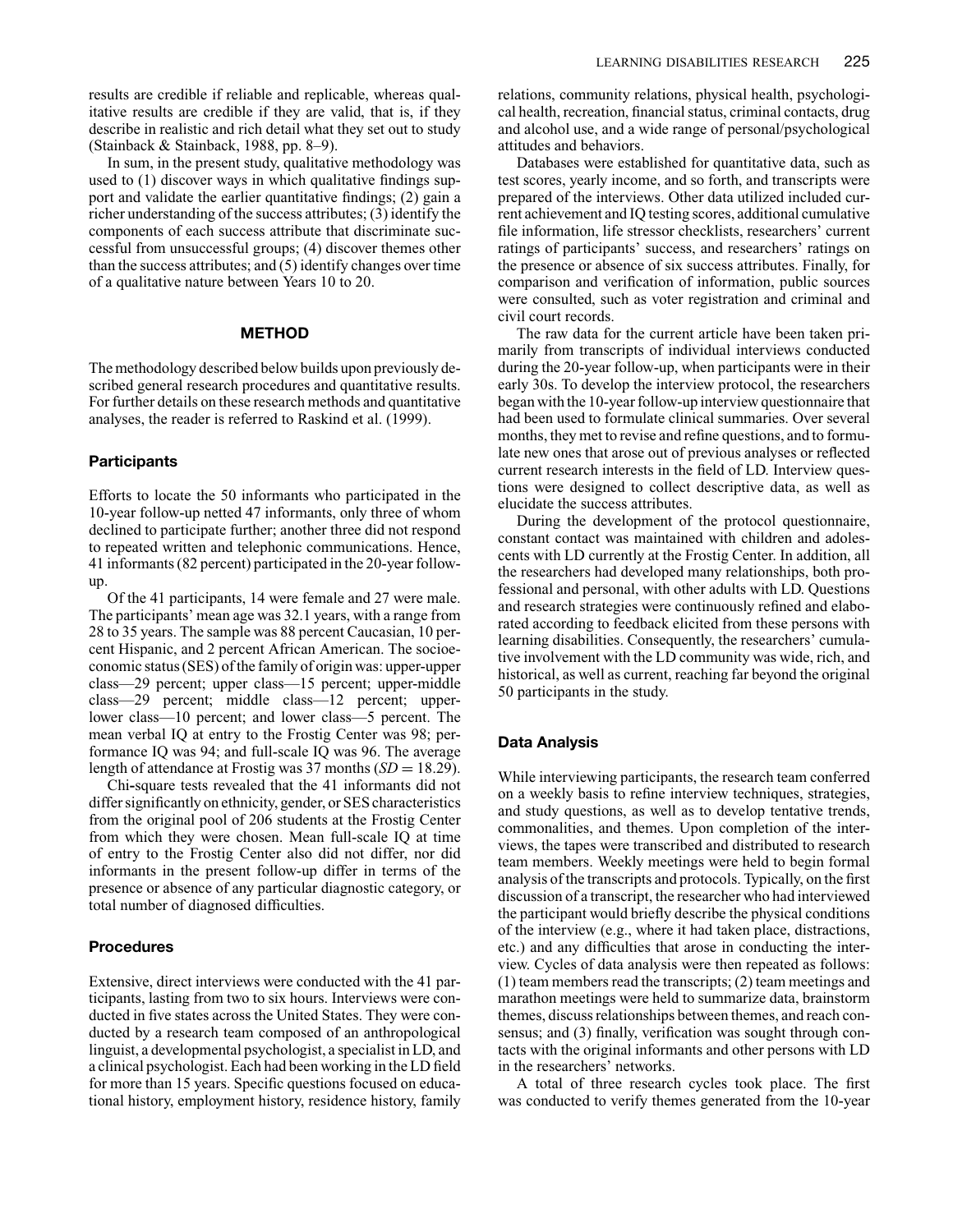follow-up and to generate new themes; the second to verify the validity of the operationalized behaviors corresponding to each success attribute and to explore relationships among success attributes; and the third cycle was conducted to select specific evidence in the form of quotations for each of the themes and success attributes identified in the quantitative analysis. The quotations were selected to be representative of the shared knowledge and experiences of our informants, verified by multiple members of the LD community.

The emphasis in our presentation of the qualitative results is on comparing the experiences of successful and unsuccessful informants in order to capture more explicitly the essence of each success attribute and how it relates to a successful adult life for our informants. Quotes from the successful and unsuccessful study participants are used to elucidate each attribute and to provide a first-hand account of how attributes were expressed in informants' own words.

It is important to emphasize that not every successful individual displayed every success attribute, and that some attributes were evident to greater or lesser degree. Similarly, some unsuccessful participants showed some of the success attributes. However, successful individuals displayed these attributes to a greater extent (at a statistically significant level) than the unsuccessful participants. In the following discussion, we will focus on reporting the perspective of successful individuals with reference to the experiences of unsuccessful individuals for contrast only.

# **RESULTS**

# **Success Attributes**

The following section reports the new information about the success attributes identified by Raskind et al. (1999) (selfawareness, proactivity, perseverance, appropriate goal setting, effective use of social support systems, and emotional stability/emotional coping strategies) gained from the current qualitative analysis, including a description of how the informants perceived the attributes as contributing to their own success.

# *Self-Awareness*

Initially, the authors thought only successful individuals would refer to themselves as "learning disabled." However, both groups were open about their learning difficulties and described life experiences in terms of their LD.

*As I said, I have dyslexia. I have never not had dyslexia. So it has always, and always will affect my life. I don't know what it's like not to have dyslexia. I don't know that I want to do life over again without it. It's part of me. It will hinder me, as it has, and it will push me into places where I never would have gone.*

More specifically, both groups were clear about the types of problems they had as children and differentiated problems similarly as to (1) academic problems, (2) academic-related problems such as attentional or organizational difficulties,

and (3) nonacademic difficulties such as motor deficits or emotional/behavioral problems. *"I wasn't a behavior problem, I didn't have attention problems. "But Jes[us]* ... *I just couldn't learn to read and write."*

The one component of self-awareness that discriminated the successful from the unsuccessful participants was the ability to *compartmentalize* their disability. That is, successfuls were able to see their learning difficulties as only one aspect of themselves. Although they were well aware of their learning limitations, they were not overly defined by them. As one successful informant told us:

*You know, everybody comes with a package. And yeah, there are things that I am good at, and things that I am not so good at. Some of my limitations are reading and writing. But boy, when it comes to putting things together, and understanding how things go together, reading plans, I'm really good at reading plans. I'm really good at chasing down problems. I'm a good diagnoser* ... *so those are some talents, some skills that I was born with* ... *I carved a different path and my whole life has been that way.*

Clearly, this individual differentiated his LD from his abilities in other areas, namely, "putting things together," which enabled him to contain the effect of the LD and prevent it from negatively affecting his sense of self and well-being. That is, his disability was reduced to a small piece of who he was and how he defined himself. Eventually, successful informants reach a level of recognition of their talents along with an acceptance of their limitations. This idea is expressed by one participant who stressed:

*It's still there and I compensate* ... *I think the problems that I had were no different than anybody else who is conscious of their weaknesses, and then some of their strengths. Some people are not conscious at all.*

The ultimate expression of this kind of self-awareness was the ability of many successful participants to find compatible and appropriate employment and/or social milieus in adulthood, which we have termed "niche-picking." For example, one successful niche-picker capitalized on her selfawareness of interpersonal strengths and communication skills to choose a career in mental health counseling. In contrast, a number of unsuccessful participants were very poor niche-pickers. Some repeatedly chose, and failed at, career situations that accentuated their area of disability; others appeared unable to find a niche due to the global nature of their disabilities, which influenced their success across multiple contexts.

# *Proactivity*

Successful individuals with LD were engaged in the world around them, politically, economically, and socially. They participated in community activities, and took an active role in their families, neighborhoods, and friendship groups. Furthermore, successfuls reported taking leadership at work and in social contexts. In addition, a few successful participants demonstrated exceptional social networking for the purposes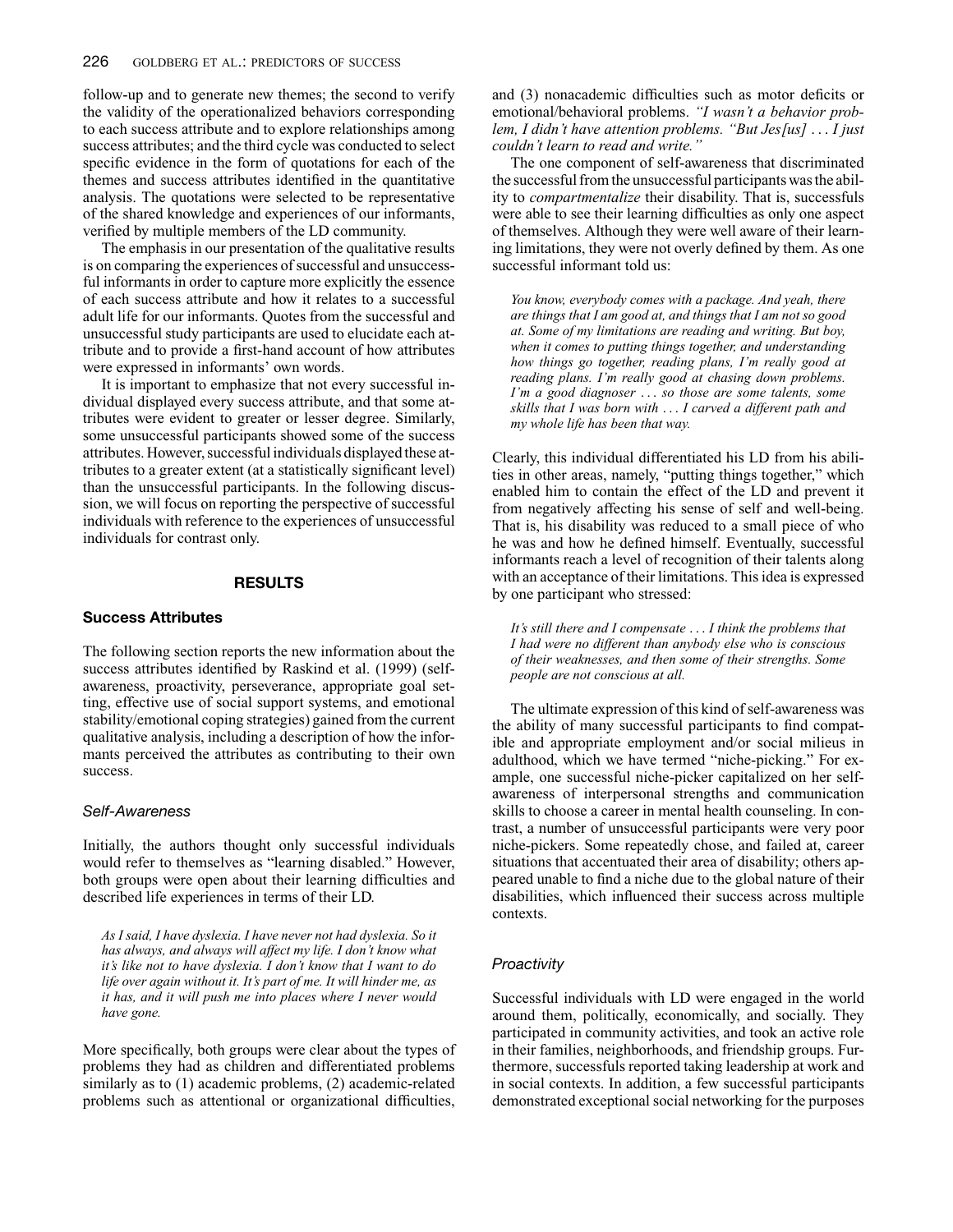of supporting their career and employment opportunities. Most successfuls demonstrated the ability to *reciprocate* by adopting a care-taking role with family members or acting as mentors in various settings. Finally, successfuls frequently were involved with their neighborhood and communities through membership in voluntary social organizations (i.e., churches, clubs, etc.), whereas unsuccessful participants rarely had such involvements.

The successfuls believed that they had the power to control their own destiny and affect the outcome of their lives. This clearly differentiated them from their unsuccessful peers. As one successful individual stated:

*I actually didn't take classes as much as I took professors. The way I got through college was I looked at the classes I was interested in and I was over at the professor's office just telling them my story and this is what I need. I'm going to need extra time, give me the ability to take the written exam, and take it back and there are a bunch of exceptions and I just listed them out for these people.*

In contrast, unsuccessfuls were passive and tended to merely respond to events.

A critical element of proactivity was the successfuls' ability to make decisions, assuming full responsibility for the outcome. In talking about how his shyness interfered with initiating a social contact, another informant shared:

*I looked at that lesson and said, "OK, you blew it that time. What are you going to do? How are you going to overcome that situation?" So I systematically started working on getting over my shyness* ... *. And last spring* ...*"*

Commenting on his career, another individual expressed:

*I think that I worked hard and I made choices instead of letting things happen. I mean stuff that I haven't actively gone and taken care of are the only things that I'm not as satisfied with.*

Another difference between successful and unsuccessful respondents was that the former often consulted others while making decisions. One informant consulted friends and family concerning a career change, eventually following her sister's advice to pursue her strength in fashion design. Finally, unlike their unsuccessful peers, successful individuals were flexible when considering and weighing options. For example, when a successful informant who was an athlete was faced with a career-ending knee surgery, she was able to smoothly shift her career focus to a pottery business. Another successful individual, when faced with required courses he could not pass because of his LD, researched and transferred to a university that didn't require these courses for graduation.

In contrast, the unsuccessful group was unable to envision how difficulties might be side-stepped, or that several possible solutions might exist. Instead, they either showed passivity by making no decision or, conversely, rigidity by sticking to a simplistic rule-based and ultimately ineffectual decision. For instance, one unsuccessful informant continued to apply for secretarial jobs despite her severe reading and spelling disabilities. She did not seem to understand why

she was not being hired. Unfortunately, she developed a resentment toward potential employers, which in turn affected her interview skills negatively. She continued to externalize blame onto the employers and eventually stopped interviewing altogether.

#### *Perseverance*

Many study participants, both successfuls and unsuccessfuls, reportedly kept going despite adversity. They described themselves in perseverant terms such as "*I am not a quitter*," and *"I never give up."* With poignancy, one adult stressed: "*Only the strong survive. I've been through [so] much crap, and I still kept on going."* Successfuls demonstrated an additional ability—to know when to quit. They showed flexibility in making decisions to pursue other avenues of action in response to failure. Although they rarely gave up on a general goal, the means of achieving it often shifted, improving their chances for success. As one adult stated: *"Once I have a failure I can't just dwell on that failure and [let it] restrict me the rest of my life. I'll do something else."*

Successful participants demonstrated a variety of strategies that allowed them to persevere. They often found a way around the obstacle to their progress. Some employed a "spray" approach, in which they simultaneously tried a number of strategies until one worked. This was particularly evident in the group's approach to college. Successful participants often made several starts at college, changed universities to find accommodating programs for their particular needs, changed majors, and accepted help from others on campus.

In contrast, unsuccessfuls were not so flexible and often appeared to be "beating their heads against the wall," perseverating rather than persevering. One participant, for example, clung to one college setting for 11 years as a communications major, even though her education could never lead to a job in that field since she was a social isolate with highly restricted expressive language.

Beyond simply not giving up, successful participants indicated that they actually learned from their hardships. "*I have failed many times, but I am not a failure. I have learned to succeed from my failures."* Another study participant said:

*In school they don't teach students that every successful person had a number of failures. If you really think about it, every successful person has had failure. What sets apart a successful person from a professional failure is, a professional failure allows himself to be defeated and becomes defeated and you see them out on the streets. A successful person looks at failure as a means to an end.*

Furthermore, successful informants agreed that difficult situations were often necessary for learning to take place.

Many of the successful individuals internalized their ability to persevere as an important area of strength. Some even elevated it to the status of a "special talent" about which they felt great pride. Although successful informants reported a variety of factors that motivated and maintained their perseverance, all stressed its importance in their lives. A successful informant stated it clearly when he said: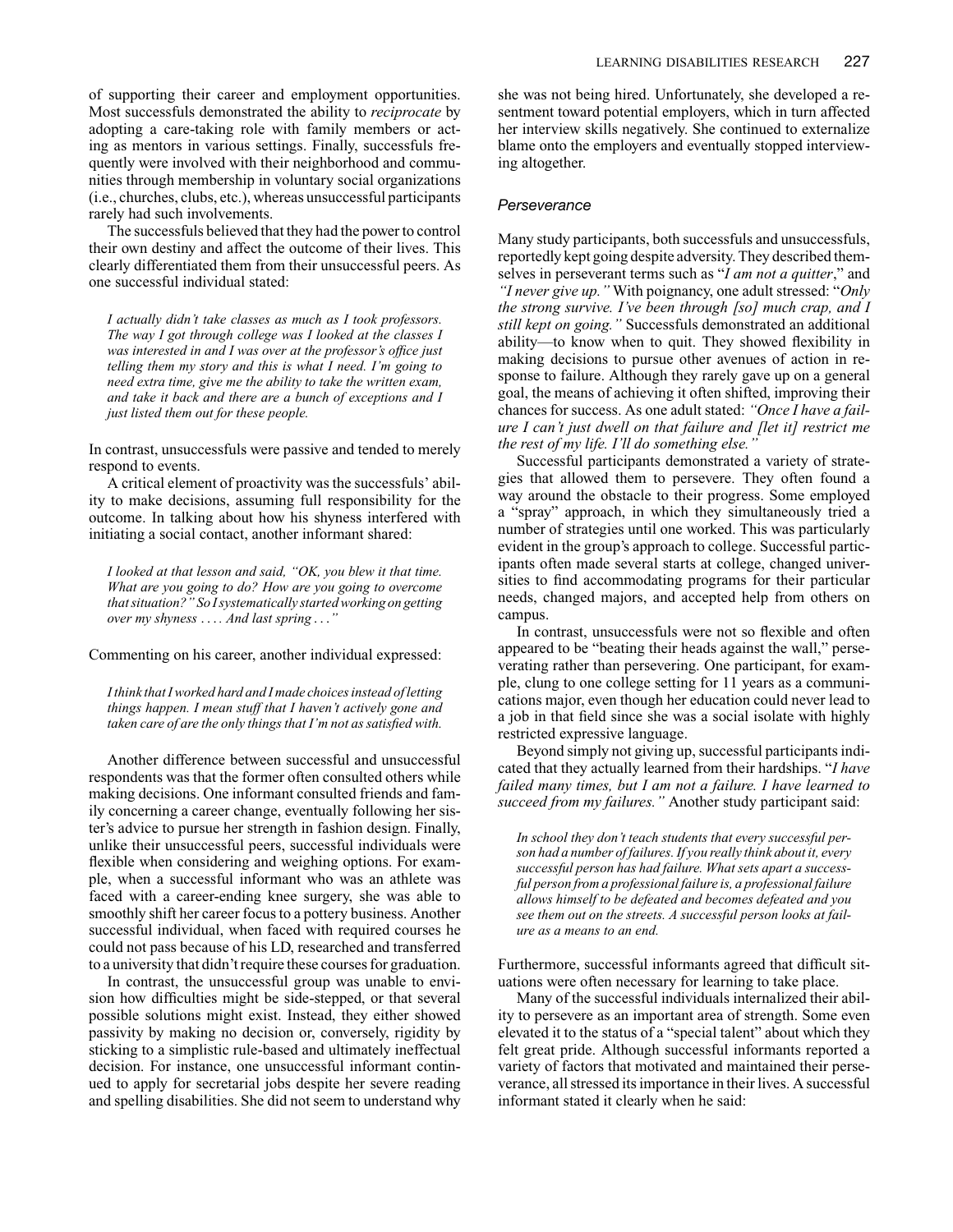#### 228 GOLDBERG ET AL.: PREDICTORS OF SUCCESS

*I am most proud of my ability to keep going. I have learned to keep going no matter what people said. No matter if it was inspired by anger or revenge or whatever, still it's the ability to keep plodding along.*

In comparison, unsuccessful informants often quit in the face of adversity and backed away from challenges. Even though they described themselves as perseverant, their detailed descriptions of incidents revealed they had given up much more easily and quickly than their successful peers.

# *Goal Setting*

Both successful and unsuccessful informants referred to goal setting, but the way the two groups approached their goals differed substantially. Successful participants had set goals in the past, and continued to do so into the present. Goals of successful individuals also appeared to be specific, yet flexible, so that they could take advantage of opportunity. Their goals covered multiple domains, including education, employment, family, spiritual, and personal development. Regarding current goals, one successful participant stated:

*We'd like to have children before my wife is 30. So we've got two years left there. I'd also like to see a change in my career soon. I'm not exactly sure what I want to do. I have a plan if I want to become a teacher. I have a plan if I want to be an engineer.*

Included in the goals of successful informants was a strategy to reach their stated goals in concrete steps. One successful adult pursuing a career in the entertainment field stated:

*I always look at every move, like this particular move doing the video, as a stepping stone for the next project. That's how I'm looking at it. As I said, the area I really want to move into is, I want to direct.*

Adults in the successful group stated goals that appeared concrete, realistic, and attainable.

*I'll tell you something. I'm very realistic in terms of what I know I can do, what I possibly can do, and what I cannot do. That's why I knew right off the bat that I was not going to be a doctor.*

Finally, many successful adults indicated that career goals had been identified for them in early adolescence, and that this had provided direction and meaning to their lives. A successful adult trained as a social worker reported:

*When I was in late high school, I knew what I wanted to do when I grew up. I was given the opportunity to babysit and in the twelfth grade I worked at a day camp. I just discovered that I was interested in children and that this may turn out to be a profession. So there was kind of a break and something to shoot for; some sort of self-direction.*

In comparison, the goals of unsuccessful participants showed little planning, lacked specificity, reflected little recognition of the need for flexibility, failed to demonstrate an appreciation for the steps involved in attaining a goal, and did not make reference to early identification of career intentions or direction. As a result, their goals were often vague, unrealistic, or grandiose. Examples included a goal to *"become vice president of a company, any company"* by a 35-year-old informant with difficulty holding even entry-level jobs and no management experience, and to *"learn to type and become a high-paid secretary"* by a woman with severe impairment in written language.

# *Presence and Use of Effective Social Support Systems*

All study participants spontaneously referred to the assistance they had received from others over the course of their lives. They frequently spoke about the support, guidance, and encouragement provided by "significant others," such as friends, teachers, therapists, co-workers, and family members. Some informants considered these significant others as mentors. One adult female spoke of the constant encouragement her father had given her:

*He really was my greatest champion dealing with school and he really worked hardest to get me into school and for that I give him a lot of credit.*

A participant with a long, successful employment history in fashion merchandizing spoke about receiving early career guidance from her older sister:

*I was really depressed, and I was talking to my sister and I was just crying. "What am I going to do?" I had tried advertising and it wasn't working and I had tried the magazine and it didn't work. She said, "You've always been drawn to clothes and fashion and you read this and you read that, and people come over and you put them together and you know that kind of thing* ... *Why don't you go check out some classes at the Fashion Institute"* ... *And I did it and I just loved it.*

Another reflected on the important relationship she had with an effective educational therapist in her early teen years:

*They sent me to an educational therapist. And she worked with me on visualization and memorization and I think that's helped me probably the most. She taught me how to picture something in my head and keep it there, like a word. That's something that I still do now.*

Finally, a spouse was readily credited for a male informant's success: *"My wife: she's great. I couldn't do it without her by any means."*

There were substantial changes in the nature of support systems as study participants moved from early adulthood at the 10-year follow-up to middle adulthood at the time of the 20-year study. In early adulthood, our informants described the role of mentors and significant others as trusted guides who gave them support, encouragement, and, often, concrete financial, educational, and emotional help. In adulthood, at the 20-year follow-up, the relationship between successful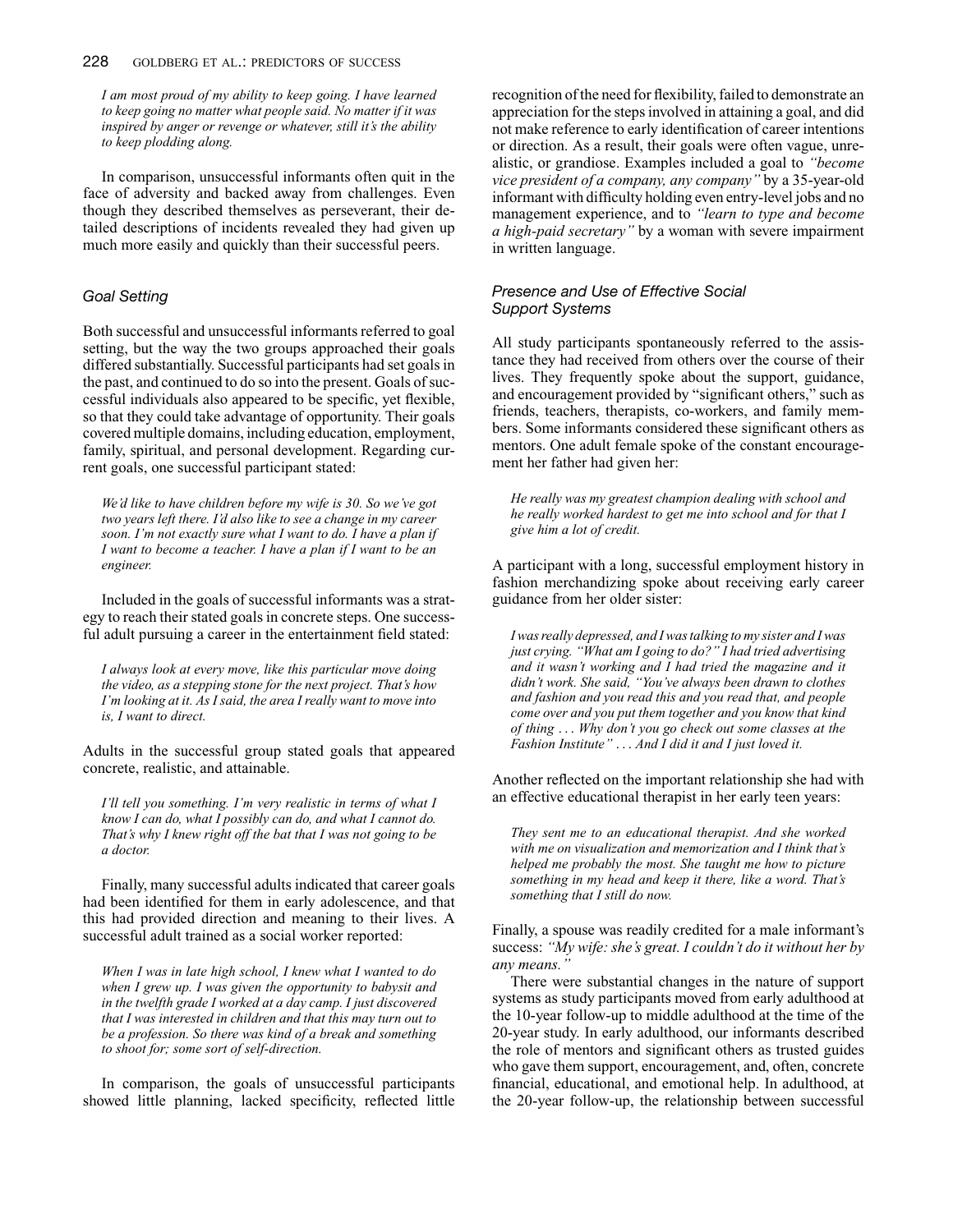informants and "significant others" began to change. These individuals were now described as influential people from the past who had helped shape their lives. In addition, successfuls demonstrated the ability to reciprocate in personal relationships with mentors and significant others. For example, this informant explained:

*As far as work goes, when I first started working at this company, there was another co-worker who was a senior technician and I started out as an associate technician, which is like a junior tech, but I got promoted since then. He was really helpful to me and showed me a lot of stuff, so I did have a lot of help to start off with. Of course, since then he left the company. And since then, I've been thriving on my own. In fact, a lot of people come up to me for help now.*

Some successfuls had even switched roles with family members as they found themselves taking care of aging parents, siblings, or assuming responsibility for family-of-origin financial and business matters.

In contrast, at the 20-year follow-up, unsuccessful participants in the study continued to describe mentors and significant others as caretakers upon whom they still remained highly dependent. One male informant described his continued dependency on family:

*My parents built a guesthouse for me. They built a motherin-law addition to their house. I live in their guesthouse on their property. Basically I keep it clean but that's about it. My car insurance is paid for by my parents. They buy the food.*

Another unsuccessful participant described a financial and behavioral monitor:

*For about three years I was involved in counseling at . Not now. I see Pete two hours a week for financial and money and personal management* ... *in case some things may flare up again.*

In addition, the parents of one unsuccessful female maintained complete financial and personal control over her life. In some of these extreme cases, these care-taking individuals appear to be alternatives to institutional care.

A key distinction between the successful and the unsuccessful groups was that successful participants had significant others who held clear and realistic expectations of them, and who were consistent and steadfast in their function as sounding boards for reality testing. While never harsh or critical, they guided successful participants in identifying and achieving realistic goals, or changing directions if necessary. A successful adult described this process well when he reported that a mentor in the workplace helped him "switch gears" into a job that was better suited to his skills:

*I guess you could say he rescued me. I was working at this place and going nowhere. Probably getting canned and I only had a couple of more months of work and he was able to take me out of the division I was in and put me back working on minicomputers. That made me very happy. He taught me a new programming language to work in and really helped me out. He's one of the reasons I own this place.*

Finally, persons in the successful group more often actively sought support than persons in the unsuccessful group, and they were willing to accept support when it was offered. One former student shared the following college experience:

*It was midterms. I wasn't getting C's, I was getting D's and F's. I looked like I was going to have to drop out. If I was going to drop out, that* ... *would have been the end of the world for me. That was a real difficult year. I made a recovery. Systematically, I talked to my teachers, I talked to friends, and they helped me through that very difficult situation.*

Another successful participant shared an effective academic support strategy:

*Whenever I have to write something* ... *it's been this way since day one* ... *I take it to someone like my girlfriend or my mother and they can always clean it up and make it look loads better.*

# *Emotional Stability/Emotional Coping Strategies*<sup>4</sup>

All participants reported that growing up with an LD had created significant stress in their lives. They struggled constantly, sometimes more or less successfully. One highly successful informant described the ubiquitous presence of her LD in elementary school, which spilled over to create tension at home:

*In childhood, I think that the critical events of my life had a lot to do with my learning disability. I carried a lot of stress about that. It was an impact because it was always there. I felt like a normal child, but it was always there. So every day of your life you have to sit down and do your homework and there was "didn't you listen in school? Don't you have an example? Didn't the teacher tell you how to do it?* ...*" and then there would be tears because you can't take it from school to home in your mind. There's tears and there's family conversation and there's tension.*

Another adult describes the fatigue his LD stress caused in college:

*I think the real reason I went straight into construction after college is I was really worn out* ... *it does take a lot more time and energy for me to learn when it's all based on reading and writing than it does for other people so I was really tired when I got out of college. I needed to rest my cognitive stuff and work with my hands.*

Even successful participants reported that stress resulted in psychological difficulties (i.e., feelings of depression, panic attacks, anxiety).

*When I was a junior in college, I don't know if you are familiar with panic attacks, like an anxiety. It was so terrible I couldn't even sit through a final once. I went to see a counselor for a year. She was at Berkeley and I still wish she was down here. I saw her for about a year. I've been in and out of counseling since I was I don't know.*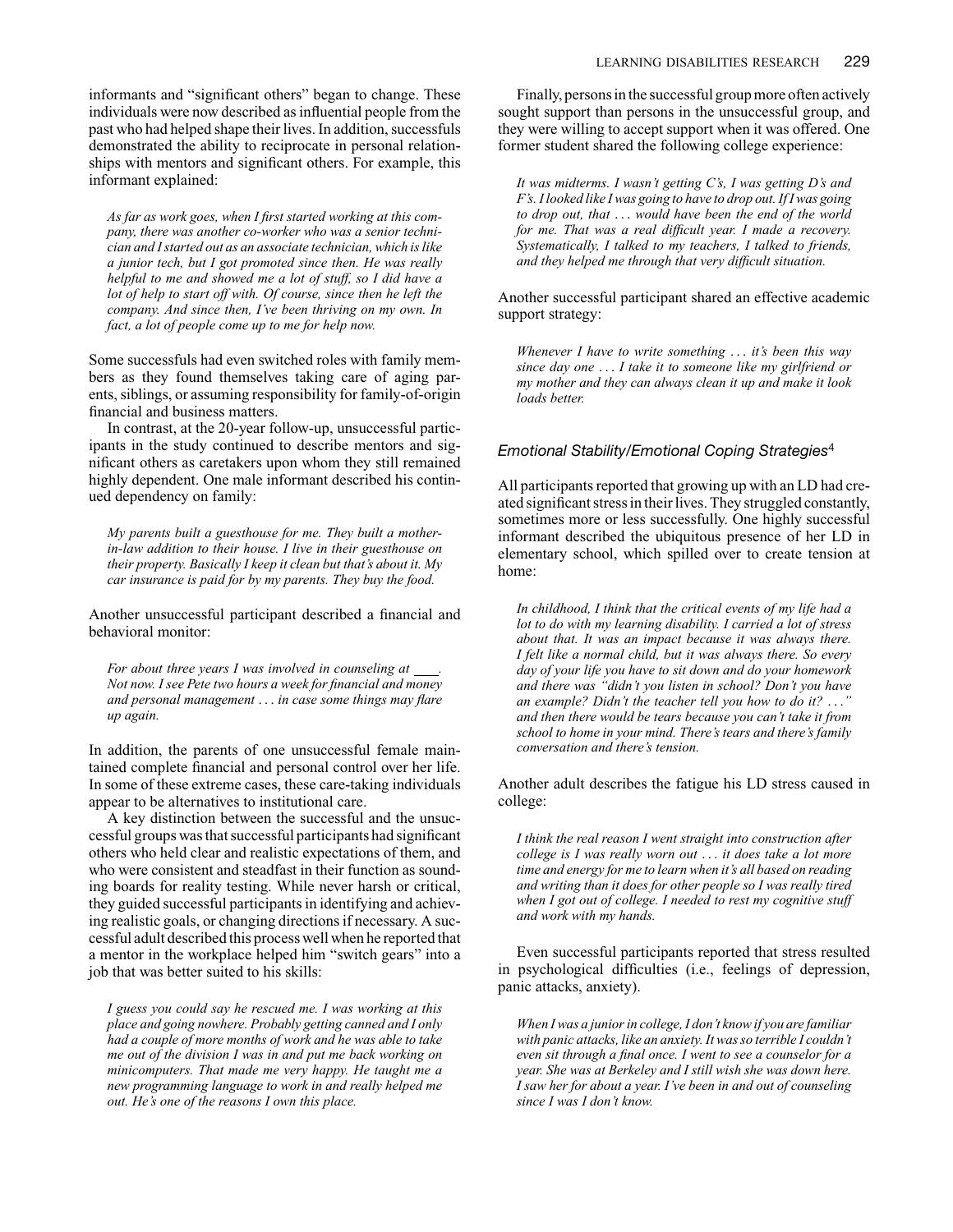The significant difference between the two groups appeared to be that the successfuls developed effective means of reducing and coping with stress, frustration, and emotional problems. To deal with LD stress, they recognized what situations triggered stress and developed effective strategies to cope with stress. The informant above managed her panic attacks by recognizing situations that triggered the problems. Her coping strategy was to seek assistance from an MD who could prescribe medication and a therapist who could work with her to reduce the impact the attacks had on her general functioning as a successful young adult.

Successful study participants referred to numerous other methods for reducing stress and coping with frustration and emotional problems, including getting others to do unmanageable tasks on the job, holding in their emotions so adverse consequences would not result, changing activities periodically so stress did not build up, utilizing peer support and encouragement, planning ahead for difficult situations, keeping away from negative or critical persons, obtaining medication, working out differences with friends and family, sharing with sympathetic family members, and so on.

Recognizing triggers and developing effective strategies for dealing with them aided successful participants. In contrast, unsuccessfuls reported being "blindsided" by emotional states, which then overwhelmed them. When overly stressed or emotionally wrought, they had great difficulty thinking of potential resources, both internally and externally, to help them reduce stress and regain stability. For instance, one study participant described isolating himself in response to feelings of depression:

*But I'll also let you know that during this period of time that I was in school, I was very depressed* ... *I just hibernated in that room and I didn't leave that room. I'd go out and get in my car and turn the engine off about halfway down the street. Then I went back in that room and they didn't even hear me come in.*

Maintaining good peer relationships and keeping socially active were two effective coping mechanisms that most clearly differentiated the successful from the unsuccessful group (also see sections on Proactivity and Social Support Systems). One successful informant reported:

*Well they're companionship. They're somebody I can share my frustrations with. Like if I'm ever insecure about something you can use them as a sounding board* ... *get some validation or some, you know, constructive criticism. Which is always nice. Friends are so important. It just would be nice to have more.*

In contrast, this unsuccessful informant reported a very different picture of friendships:

*I had no social life in high school or college. Lisa was my first girlfriend. I've had women I've known but not any kind of girlfriend* ... *There were 3 or 4 guys I hung out with, but no permanency.*

## *Summary of Success Attributes*

In summary, successful informants demonstrated an enhanced self-awareness and the ability to compartmentalize their LD that allowed them to acknowledge strengths as well as weaknesses. They were engaged in the world financially as well as socially, often rising to leadership roles in the family, at work, and in the community. They were decisive, often consulting others for information or advice, and they took responsibility for outcomes. They showed persistence in their pursuits, yet they could be flexible in altering the path by which they skirted obstacles. Successful informants set realistic goals for themselves and demonstrated an awareness of the steps that would be required for their attainment. They made use of the social support available to them in reaching these goals and sought help when needed. In adulthood, they demonstrated the ability to reciprocate and provide care and support for others. Finally, they had developed strategies for recognizing and reducing stress in their lives. Many had developed strong and intimate peer and family relationships that assisted them in many ways to cope with stressful times and maintain emotional stability.

## **Themes in Addition to Success Attributes**

Several commonalities arose from the qualitative analysis of the 20-year follow-up interviews that did not concern success attributes. These additional issues have been organized under three "themes": LD across the lifespan, family differences, and social relationships. These themes were characterized by both successful and unsuccessful informants as "differences" in their life experience that related directly to having an LD, and that they believed they shared with others with LD.

## *LD Across the Lifespan*

Most participants referred to particularly salient features of their life trajectories that were related to having an LD:

*I will always think of myself as a child with a learning disability. That doesn't change, it is a part of my life forever. It affects you in different ways. You have the problems of the mental attitude about yourself and you have the physical problems of being able to read like everybody else does or being normal like everyone else is or considering yourself to be normal like everybody else is* ... *but I can tell you it does have a long-term effect on your life, for the rest of your life.*

More specifically, informants reported (1) the critical influence of LD in multiple contexts, (2) shifting patterns of impact, (3) the existence of stages of acceptance of their LD, and (4) a need for services across the lifespan.

*Critical Influence of LD in Multiple Contexts*. Beyond school experiences, informants reported that their LD had had a profound influence on their home life and relationships with family. Furthermore, the LD had a notable effect on peer relationships, on the development of special talents and interests, on later employment and career choices, and even on the types of recreational activities chosen over the years.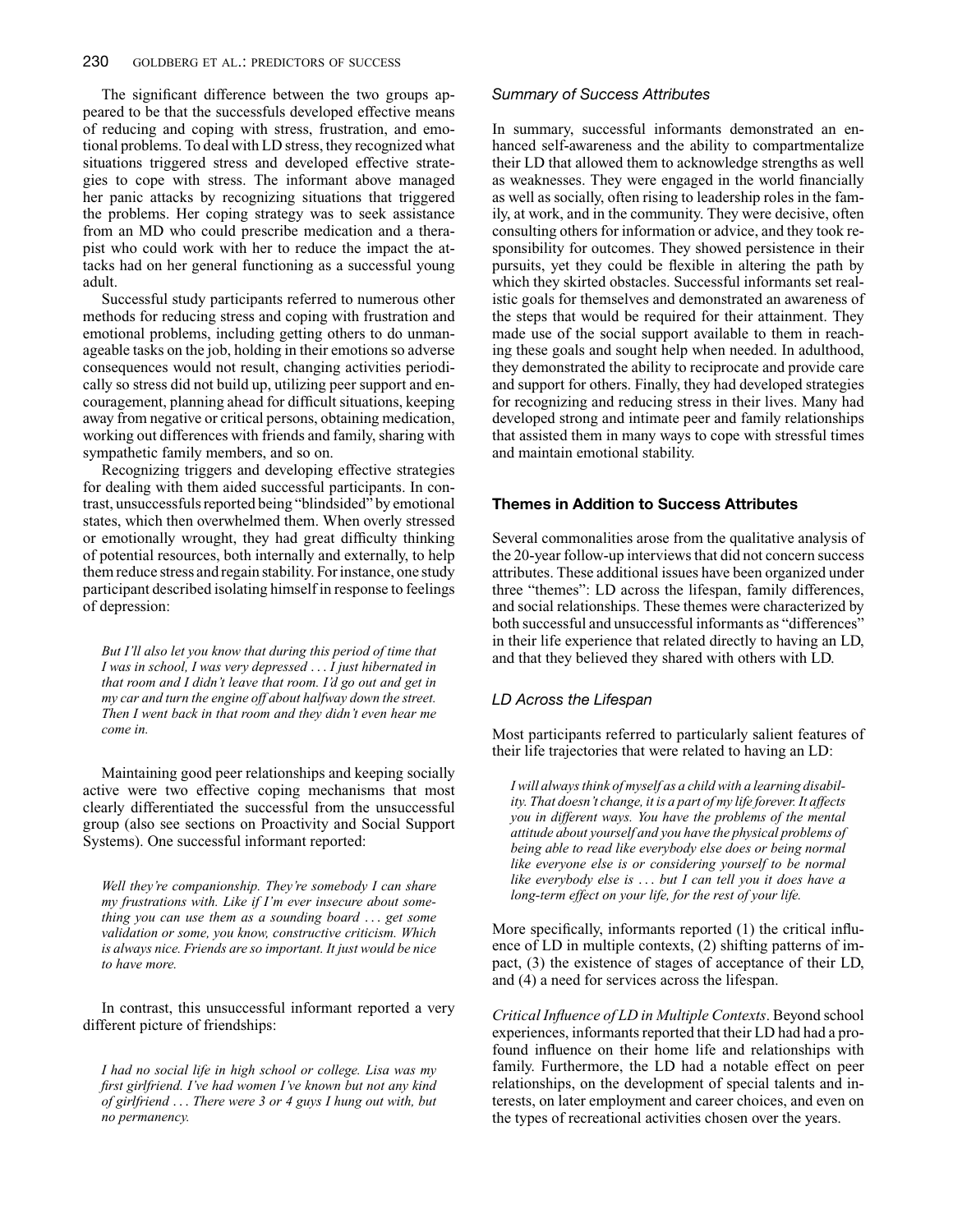*Stresses of Having an LD Decreasing Over Time*. Participants experienced stress directly related to having an LD in many contexts, but especially in educational settings. There was a clear trend that the stress of having an LD decreased over time, as reported by this informant:

*That stress thing* ... *when you're a kid, yeah it's a thousand percent stressful because you are striving to learn something you didn't know before. And as an adolescent, yes. I had the training to teach me how to do it but it was still a major portion of my life. I was still trying to achieve in school. So it was still a major stress but not as major as when I was a little kid. Difference in attitude. And when I became an adult I just looked at myself totally differently. It was not any problem at all.*

The overwhelming majority of study participants reported that the most difficult times were associated with their childhood. Specifically, they pointed to stress due to academic failure and frustration, self-doubt, fear of social humiliation, struggles with self-esteem and making friends, and being teased and bullied.

*School was just impossible. I mean I couldn't even get through a day. It was socially and mentally just horrible. I just couldn't do it. And I think that my parents felt that I needed a place that was going to accommodate my needs and build up my confidence and teach me how to be in school. I think they were right. I think it helped.*

Adolescence was a period when participants gained more control with regard to their education. They were able to pursue special interests and talents, which allowed for more experiences with success.

Prior to this time, study participants described frustration at not receiving encouragement to develop these talents, and that their special abilities were often the "losers" in the tradeoff between remediating weaknesses and developing strengths. Several informants mentioned the importance of special abilities or interests for enhancing a positive identify in this already difficult time of adolescence and as an "antidote" to the negative impact of their LD. Successful informants went on to say that, starting in adolescence, they prevailed not because they had remediated their LD, but because they had capitalized on a special ability or interest to help them achieve self-sufficiency.

[Whether LD influenced adolescence] *Well it got me out of school, you know, out of classroom stuff. The art got me into the specific areas in school where I was OK. Basically just funneled me down to a path where I was able to deal and able to function well. Not feel bad.*

Others reported finding specific academic, organizational, and/or technological strategies to help them compensate for their LD in adolescence.

*I learned to write on a dictaphone* ... *I couldn't really write stories yet because we were fighting the spelling* ... *But once we skipped the spelling part of it, I was free to really work on paragraphs, making things make sense* ... *learning what* *a conclusion was, how to get your thoughts all together and lined up for a paper.*

In adulthood, participants were better able to arrange their lives so they weren't constantly forced perform activities at which they were not particularly adept. By that stage, they had developed some of the success attributes, such as perseverance, that allowed them to compete successfully with their nondisabled peers. They employed more and varied compensatory strategies as they became available. However, our participants reminded us that new contexts, which can carry new expectations, can still require considerable adjustment, even in their current lives.

*Stages of Acceptance of the LD.* Participants described a major struggle with a process they termed "acceptance of the learning disability." Many passed through similar stages working toward acceptance of the label of "learning disabled," including: (1) *awareness of difference;* (2) *the labeling event*; (3) *acceptance/negotiation of the label*; (4) *compartmentalization*; and (e)*transformation*. The reader is referred to E. L. Higgins, Raskind, Goldberg, and Herman (2002) for a complete discussion of this subject.

*Need for Services Across the Lifespan.* Nearly all participants expressed the view that their LD would never be "outgrown" or disappear. As a result, many expressed specific unmet needs for services long after leaving educational settings. Frequently mentioned needs included assistance in job placement and transitioning to new positions and careers, intermittent psychological counseling, assistive technology, tutoring, referral services for a variety of social services such as housing, and help with peer relations. In addition, several mentioned wishing to find peer support groups where they might meet other persons with LD.

*I don't have any enemies, but I don't have any friends. I date once in a while but I really don't have any friends. Do you know if there are any groups, where I might meet people like me? I get along with [my neighbors] but I don't really see much of anybody. I don't really relate to anybody.*

# *Family Differences*

Most participants in both groups referred to differences in their relationship with their families that had shaped the trajectory of their lives in various ways. Frequently mentioned topics included (1) exceptionally positive feelings toward family members, (2) extraordinary family support, (3) prolonged financial and functional dependence on the family of origin, and (4) stresses on particular family members due to the participant's LD.

Most informants were openly appreciative of their parents' and siblings' assistance over the years. They also expressed *positive feelings about family members*. In particular, they shared with the researchers their tremendous gratitude for the family support they received and for the adjustments spouses and children had made to help them compensate for their disabilities. Additional assistance by family was needed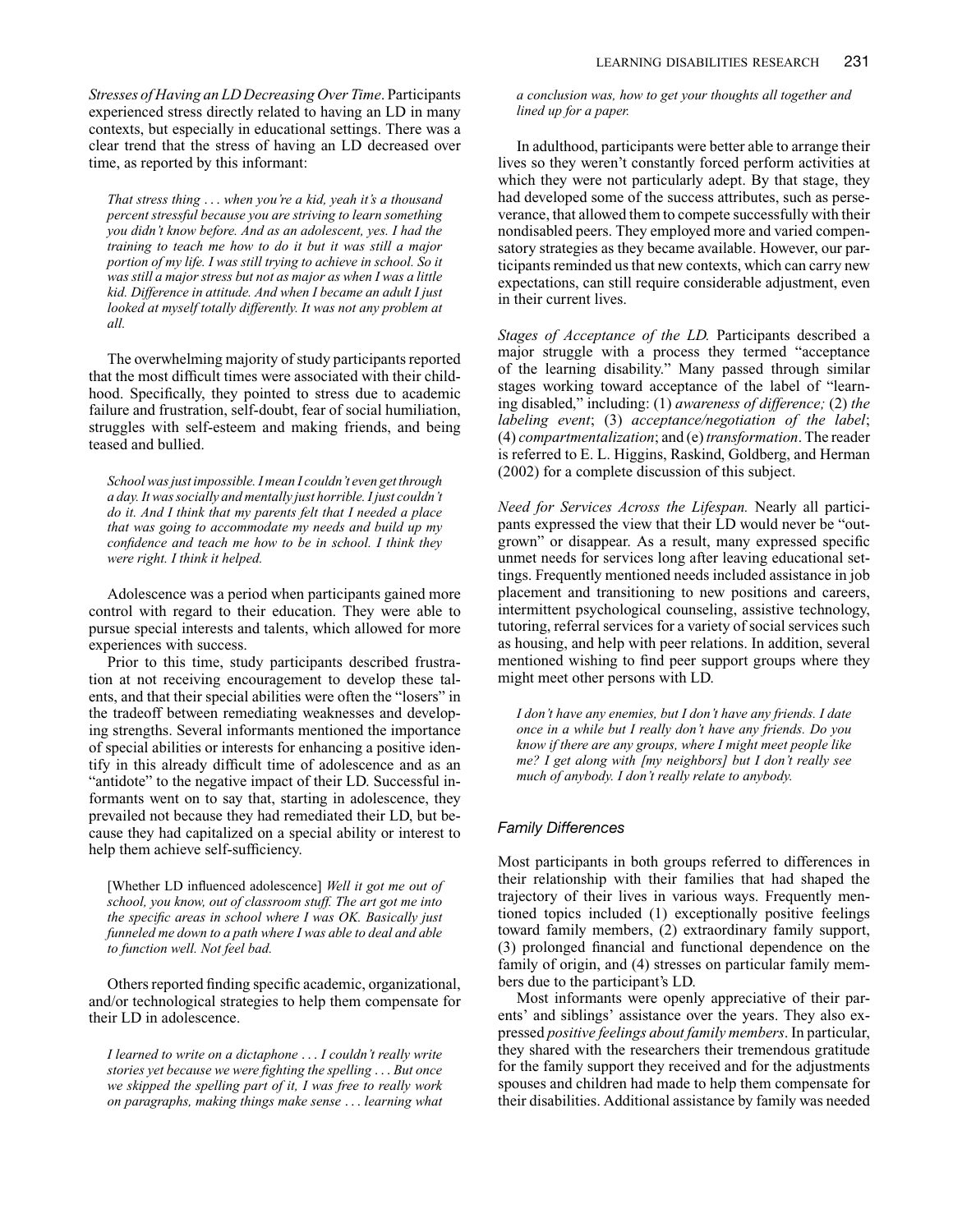to help many participants reach full independence, and accommodations were still being made for those who had not reached financial or functional independence. This *prolonged dependence on family of origin* was exemplified by a 35 year-old participant's father who was forced out of retirement because his daughter was unable to support herself or live independently.

Participants were also cognizant of the extra burden of *family stress as a result of having a person with LD in the family*. Often, extraordinary accommodations had been required of family members. Informants shared their appreciation for such sacrifices and were especially regretful of the undue stress they may have created as a result of earlier behavioral difficulties.

## *Social Relationships*

Informants shared *social difficulties across several contexts.* Some reported a general shyness or difficulty trusting others in various contexts, such as work, recreation, or family settings. Many told us they did not know where and how to meet new people, or make or sustain friendships. Most reported late development of romantic relationships compared with their nondisabled peers. Finally, participants mentioned difficulties in personal or marital relationships as a result of dependence and/or lack of reciprocity. They frequently needed assistance with certain tasks, which tended to disrupt power relations. Many also indicated that they experienced reduced opportunities for reciprocating. On the job, some reported difficulty asserting themselves at work or getting along with co-workers*.*

## **DISCUSSION**

The results of the qualitative analysis of the 20-year followup data validate the conclusions from the earlier quantitative analysis (Raskind et al., 1999) regarding the existence of the success attributes and their power in predicting specific outcomes for persons with LD. In addition, the compelling evidence provided by informants' direct quotes goes beyond the quantitative analysis to deepen our understanding of how the success attributes actually develop, direct, and affect the life outcomes of our informants.

The qualitative method has allowed us to paint a clearer picture of the meaning of each success attribute by identifying which components best discriminate between successful and unsuccessful individuals with learning disabilities. For example, the qualitative analysis confirmed that "compartmentalization" was the key component of the success attribute *self-awareness*. Successful informants demonstrated "flexibility," whereas unsuccessfuls did not as it concerns the attribute *perseverance*. The cornerstone of *proactivity*was anticipating difficulties in a variety of contexts and responding with positive action. As for *goal setting*, successful participants showed an appreciation for the step-by-step progression it takes to reach a goal and reported having developed realistic goals early on. As to *social support systems*, relationships with mentors/significant others became reciprocal for successful informants. *Emotional stability* was found to

be better described for the successful group as their ability to recognize triggers for stress and to develop effective coping strategies. The increased specificity the researchers were able to abstract from the interviews enhanced our understanding of the success attributes from the perspective of our participants.

Furthermore, the qualitative analysis revealed subtle changes over time from Year 10 to Year 20 that would have been overlooked in a quantitative analysis. First, there was considerable stability from Year 10 to Year 20 in terms of overall success; only three successfuls became unsuccessful, and three unsuccessfuls became successful between Year 10 and Year 20. Similarly, the success attributes identified in the 10-year follow-up were also found to discriminate successful from unsuccessful participants at Year 20. This would indicate that the success attributes themselves were remarkably stable over time. Through the qualitative data, we were able to confirm that these attributes began to develop in the childhoods of our participants and remained relatively stable from the Year 10 to the Year 20 follow-up. Also, informants enhanced their ratings on the life stressor scale with comments and explanations in the transcripts that allowed the researchers to understand why the stress of having a learning disability greatly decreased from childhood to adolescence and again from adolescence to adulthood. As mentioned above, the role that mentors/significant others played for successfuls and unsuccessfuls significantly changed from Year 10 to Year 20 as did the social roles of participants, particularly in the reciprocity they were able to demonstrate in relationships. Finally, the qualitative data revealed a subtle change in the definition of the success attribute *emotional stability* from Year 10 to Year 20. Successful informants in their 30s reported instead that they had developed effective coping strategies in the face of emotionally stressful situations.

In addition, new themes emerged from the qualitative analysis, that is, that participants' LD had a profound influence on their lives in many contexts, that although the stress caused by having an LD decreased over time, participants continued to need services across their lives, and that many of these services were not in place at the present time. Participants stressed the sacrifices and adjustments that had been made by their families of origin. Finally, many participants reported painful social difficulties that have persisted into the present.

#### **Relation to Earlier Longitudinal Research**

Many of the above results on successful adult outcomes are consistent with findings of other qualitative longitudinal research in LD. For example, Werner's Kauai longitudinal study (Werner, 1993; Werner et al., 1971; Werner & Smith, 1977, 1989, 1992) employed both quantitative and qualitative techniques to identify protective factors that promoted successful adult adaptation in at-risk children, including those with LD. For example, Werner identified "supportive adults who fostered trust and acted as gatekeepers for the future" (1993, p. 32) as an essential component in promoting positive life outcomes for persons with LD. These supportive adults described by Werner parallel the social support system success attribute discussed in the present research. Similarly, Gerber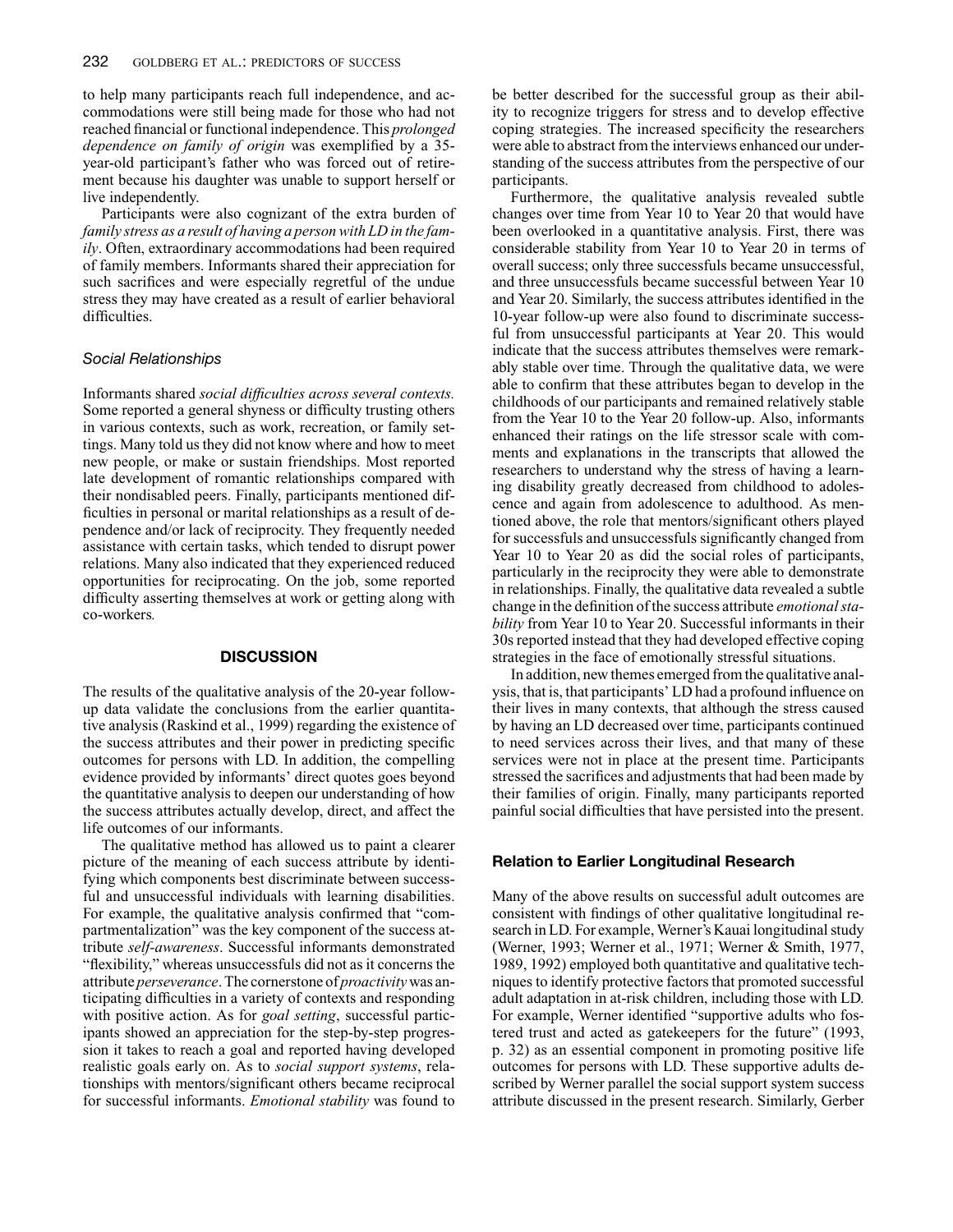and colleagues' (Gerber & Reiff, 1991; Gerber et al., 1992; Reiff, Gerber, & Ginsberg, 1997) ethnographic studies of successful adults with LD emphasize that "social ecologies" (supportive and helpful people) play a critical role in achieving success for their participants.

There are other similarities between Werner's and Gerber's work and the research results reported here. For example, Reiff et al. (1997) stressed the importance of goal orientation, and Werner (1993) emphasized the need to establish realistic educational and vocational plans in achieving positive life outcomes. In the current discussion, successful adults with LD showed evidence of specific, yet flexible, planning in multiple areas, including education, employment, and family. Similar to the current study's success attribute of perseverance is Reiff et al.'s description of persistence. According to the authors, "the desire to succeed was not enough; one had to be willing to sacrifice and persevere" (1997, p. 110). A dimension was added to perseverance as a result of our qualitative analysis in that successfuls had the ability to be flexible; they knew when to persevere and when to quit.

Additionally, the importance of compartmentalizing and accepting the LD described under the success attribute of self-awareness shares features with Reiff and colleagues' discussion of "reframing"; that is, reinterpreting the LD experience from something "dysfunctional to something functional" (1997, p. 105). Of particular relevance is Reiff et al.'s emphasis on the need to accept and move beyond the disability. In the current article, we also showed that while successful informants acknowledged and accepted their disability, they saw it as only one aspect of themselves. It is noteworthy that the three studies mentioned above, which involved different participants and samples, employed different data collection methods and protocols, and spanned different periods of the informants' lifespan, all identified similar constructs as related to successful adult outcomes.

The present study also revealed a success attribute not reported by either Werner or Gerber: *emotional coping strategies*. Although Gerber (Gerber et al., 1992; Reiff et al., 1997) discusses coping strategies under "learned creativity," he makes no specific reference to the skills necessary to cope with emotional/psychological stress. Similarly, Werner and Smith (1992) document that study participants who made successful transitions to adulthood rated themselves lower in "Distress/Emotionality" than "unsuccessful" participants, but the researchers do not report on emotional coping strategies per se. In contrast, the present qualitative analysis revealed that successful informants had developed effective means of coping with stress, frustration, and emotional problems, as opposed to their unsuccessful counterparts. Our successful participants reported both that they were able to recognize what situations triggered stress for them, and that they had developed a number of effective strategies (e.g., "cooling off periods," seeking medical help, removing themselves temporarily from stressful situations).

As shown, participants in the current study reported that their LD had played a critical role across the entire span of their lives. Although the stress of having an LD decreased over time, it continued to affect them in many contexts and well into adulthood. They described a stage-like process of coming to terms with the limitations their LD imposed and with being labeled by the larger society. Finally, many expressed unmet needs for services across their lives. Many other researchers have commented on the persistence of LD and its effect on adult outcomes (Bruck, 1992; Finucci, Gottfredson, & Childs, 1984; Gerber et al., 1990; Johnson & Blalock, 1987; Patton & Palloway, 1992; Vogel & Adelman, 1993). However, we are unaware of any other research describing a decrease in LD-related stress across the lifespan. The closest is Gerber, Reiff, and Ginsberg's (1994) report that positive critical incidents far exceeded negative ones in adulthood, but not during childhood and adolescence. In a replication of Gerber and Reiff's (1991) study conducted with 30 Dutch adults, Hellendoorn and Ruijssenaars (1998) noted that most of their respondents reported more social problems in their childhood than in their present lives.

Although there are no specific references to stages of acceptance of an LD in the LD literature, many authors in the general field of disabilities have discussed acceptance as a general symbol of psychological or personal adjustment. A few have extended or modified the stages originally suggested by Kubler-Ross (1969) to encompass acceptance of "handicapping" conditions (Cohn, 1961; P. Higgins, 1980; Livneh & Antonak, 1991; Livneh & Evans, 1984; Icabone & Galley, 1982; Reiff et al., 1997). The participants in this study spoke of a variety of social difficulties that followed them into adulthood. This finding is consistent with other research on LD adult outcomes (e.g., Gottesman, 1994; Kavale, Forness, & Bender, 1988; Learning Disabilities Association, 1996). Furthermore, the finding that study participants had specific unmet needs for social, educational, and psychological services into their adult years and beyond is echoed in several studies from the LD literature (Blalock & Johnson, 1987; Gerber et al., 1994; Hoffman et al., 1987; Kavale et al., 1988; Patton & Polloway, 1992; Vogel & Adelman, 1993).

Finally, "niche-picking," one of the components of the success attribute self-awareness reported in this study has also been identified by other researchers. In the present study, it appeared that successful participants displayed superior abilities compared to unsuccessful informants in selecting employment or social settings that accentuate their strengths. Similarly, Werner suggested that the "possession of skills and values leading to an efficient use of whatever abilities they had" (1993, p. 31) is necessary for the successful adaptation of LD adults. Along these lines, Reiff et al. identified "goodness of fit ... where their skills and abilities could be optimized" within specific environments as an integral part of their model (1997, p. 111). The present investigation has made it possible to extend these findings to populations not included in the Gerber et al. and Werner et al. studies, that is, to moderately successful and unsuccessful adults with LD and to those in nonrural environments. Further, because the current study used a multidimensional definition of success, unlike the Gerber study, which focused on only vocational success, the present authors were able to generalize results to include success in independent living status, education, family and social relationships, life satisfaction, and mental and physical health.

Little description appears in the literature, however, of differences in the families of persons with LD. A notable exception is Roffman. Her qualitative study of 13 adults with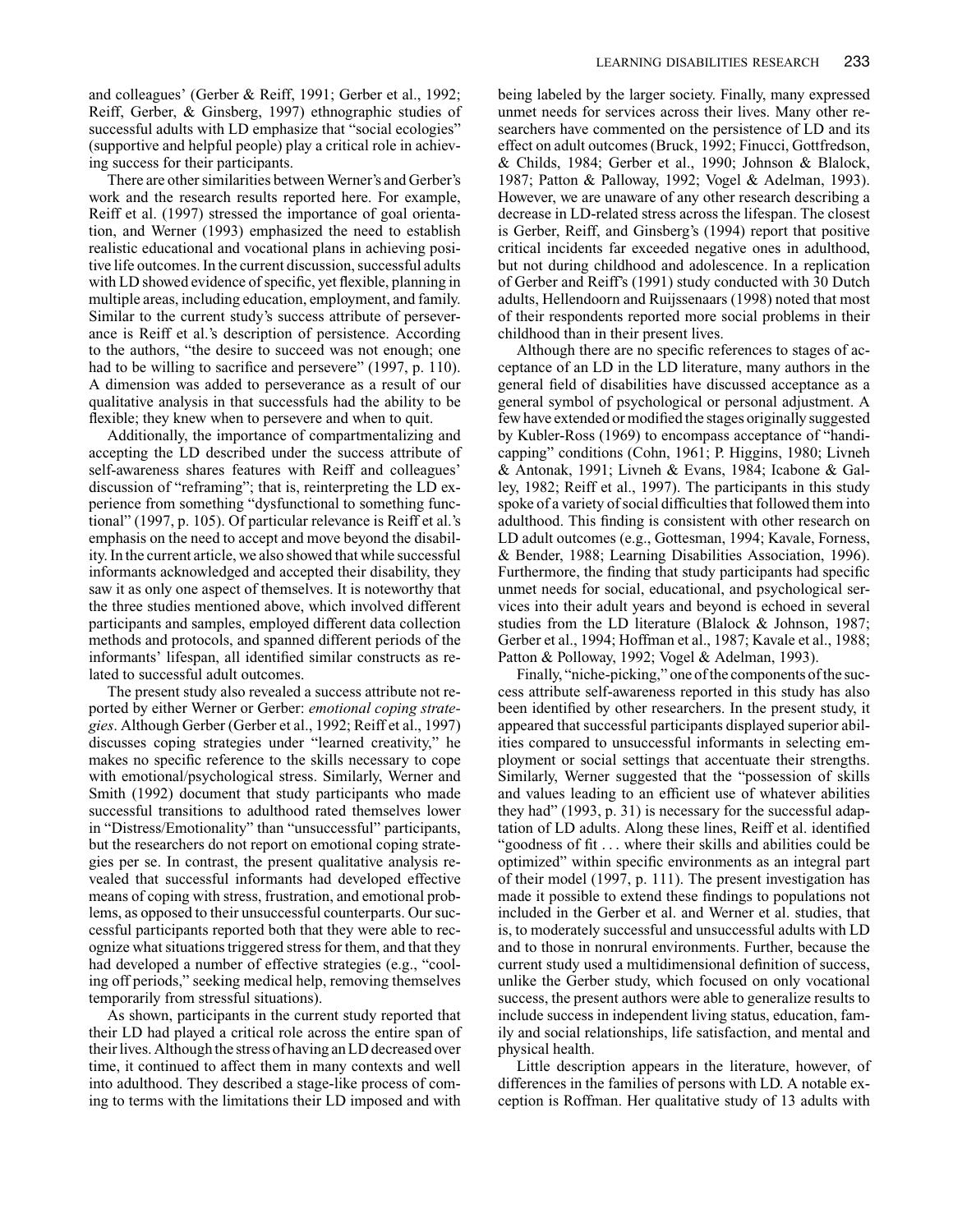LD contains many accounts of positive family relationships and extraordinary support for the LD person from other family members (2000, pp. 79–82), as well as tensions directly related to the LD (2000, pp. 82–86). In addition, from their indepth interviews with 30 Dutch adults with LD, Hellendoorn and Ruijssenaars report that 24 of the 30 respondents "spoke warmly and favorably about their present relationship to their parents. They experienced much support and concrete help from their parents and maintained a warm and strong attachment to them" (1998, p. 71; see also Margalit & Heiman, 1986).

## **Implications**

This qualitative research clearly documents that growing up with an LD has a broad impact on life experiences and outcomes. Results revealed compelling evidence that the LD permeated virtually every functional context of our informants' lives, including family and social relationships, employment, and community involvement. In light of these findings, it would seem that much of the LD field's view of the challenges faced by individuals with LD has been shortsighted, focusing primarily on educational contexts. Based on the current research, individuals with LD need to learn to develop "strategies for success" across the life span, and in multiple contexts.

This qualitative research also confirms the need to reevaluate current educational practices used to enhance the lives of persons with LD. Traditionally, the field of LD has focused the majority of its intervention strategies on improving academic skills. However, it is clear from the experiences of our informants that such attributes as self-awareness, proactivity, perseverance, goal setting, the use of effective social support systems, and emotional coping strategies are more predictive of success than are academic skills. These findings question the validity of approaches that focus exclusively on remediation of academic abilities. At the least, the field needs to evaluate its current position and emphasize the development of success attributes to the same degree that we do academic skills.

Reiff, Gerber, and Ginsberg (1994, 1996) have developed a number of strategies and activities that concentrate on teaching several constructs similar to the success attributes described in this study. Similarly, Raskind, Goldberg, Higgins, and Herman (2002) present a framework for developing opportunities for students with LD to foster the success attributes. However, to date it is not clear whether success attributes can be taught to, and learned by, persons with LD.

This research confirms our own and others' findings that, despite the tremendous efforts of parents, teachers, therapists, and individuals with LD themselves, learning disabilities do not go away—they are a lifelong condition (e.g., Gerber et al., 1992; Gottesman, 1979; Hoffman et al., 1987; Johnson & Blalock, 1987; Kavale, 1988). Given that fact, our informants have suggested that we need to place greater emphasis on developing compensatory strategies aimed at circumventing difficulties rather than spending inordinate time remediating deficits. In addition, our informants stressed the importance of developing special talents and abilities, "personal passions," which traditionally have received little attention by parents and teachers.

## **Limitations**

As has been mentioned, quantitative and qualitative research have different aims, goals, and beliefs about the nature of the reality they investigate; they come from different orientations and viewpoints and hold different standards for credibility. Quantitative research is considered credible if it is reliable and replicable. Qualitative research is considered credible based on its validity, that is, did the research gain real, rich, and deep data that represents the understandings of the informants. To a lesser extent, reliability is addressed by qualitative research methods such as triangulation, team research, and participant review. Taylor and Bogdan (1984) have suggested that reliability in qualitative research be viewed as the fit between what actually occurs and what is recorded as data. Expectations for the generalizability of qualitative findings must be altered in acknowledgment of these differences.

That being said, the current findings must be viewed in light of several limitations. Learning disability definitions and diagnostic criteria have changed since the participants in this study were first identified during childhood. This fact raises the possibility that some of the participants might not be considered as having learning disabilities by current "etic" definitions. However, it should be pointed out that the qualitative researchers were after the participants' definitions and perceptions of their LD, rather than how outsiders might define them. Nevertheless, caution is advised in generalizing these findings to populations using current LD diagnostic criteria, which differ significantly from those used in the Frostig sample.

Another limitation that may be raised is that the sample size was small. Again, it should be remembered that large sample size is not as relevant in qualitative inquiry since it is a search for shared meanings rather than overt, countable behaviors. The homogeneous socioeconomic and ethnic makeup of the group did not allow for testing the relative importance of independent variables in the quantitative study in other than upper- and middle-class Caucasian samples of participants with LD. Similarly, the reader should be cautious about generalizing the qualitative findings to populations that differ ethnically and in social class. Finally, the study relied on participant interviews and self-reported data. Although every attempt was made to validate the self-reported data with other data sources (e.g., public records, relatives, case records), there is no guarantee that all the information provided by the informants was "true." However, as mentioned previously, the purpose of qualitative research is to understand participants' interpretations and perceptions, rather than determine cause/effect relationships. In this sense, the "truth" is what our participants tell us it is. The job of the qualitative researcher is to discover and derive hypotheses from the data. The informants' willingness to candidly share their stories of courage in the face of adversity provided a richness and depth of data that otherwise would not have been possible. Their generosity is to be praised.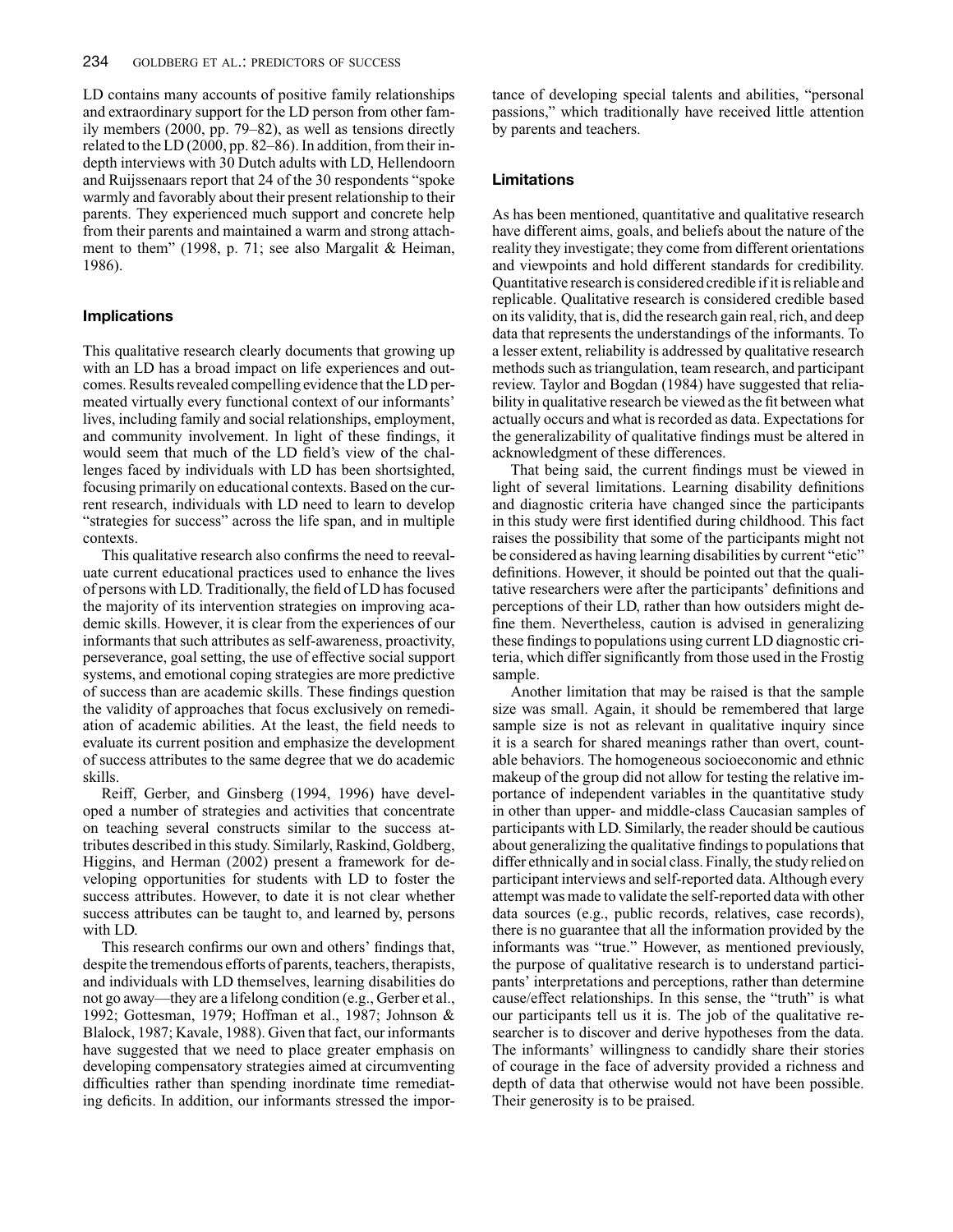- 1. The term *informants* is used interchangeably with *participants* throughout this article. The term is derived from the ethnographic perspective and emphasizes learning from people, rather than studying them (Spradley, 1979).
- 2. It should be noted that Gerber and colleagues (Gerber & Reiff, 1991; Gerber et al. 1992; Reiff et al., 1997) have been a major influence in the use of qualitative/ethnographic methods for research in LD.
- 3. There were no significant differences in the outcome measures of informants' ratings of nuclear family relationships, community involvements, incidence of arrest or substance abuse, or physical or psychological health (see Raskind et al., 1999 for a complete description of background variables and outcome measures).
- 4. In the quantitative analysis, this success attribute was identified as "emotional stability." The qualitative analysis has shed additional light on this attribute; as a result, it has been more aptly renamed "emotional coping strategies."

## **ACKNOWLEDGMENTS**

This study is part of a larger ongoing longitudinal project conducted at the Frostig Center by Marshall H. Raskind and Roberta J. Goldberg, Co-Principal Investigators. We express our deepest gratitude to the Sharon Disney Lund Foundation for its generous support of this qualitative research. Our sincere appreciation goes to the individuals in the Frostig longitudinal research who openly shared their stories, both their struggles and their triumphs. Finally, we would like to thank the Albert and Elaine Borchard Foundation for funding the quantitative research that led to the identification of the success attributes.

## **REFERENCES**

- Blalock, J., & Johnson, D. (1987). Primary concerns and group characteristics. In D. J. Johnson & J. W. Blalock (Eds.), *Adults with learning disabilities: Clinical studies* (pp. 31–45). Orlando, FL: Grune & Stratton.
- Bos, C. S., & Richardson, V. (1994). Qualitative research and learning disabilities. In S. Vaughn & C. Bos (Eds.), *Research issues in learning disabilities* (pp. 178–201). New York: Springer-Verlag.
- Bruck, M. (1992). Persistence of dyslexics' phonological awareness deficits. *Developmental Psychology, 28,* 874–886.
- Cohn, N. (1961). Understanding the process of adjustment to disability. *Journal of Rehabilitation, 27,* 16–18.
- Dabbs Jr., J. M. (1982). The rescue from relativism: Two failed attempts and an alternative strategy. *Educational Researcher, 14,* 13–20.
- Fafard, M. B., & Haubrich, P. A. (1981). Vocational and social adjustment of learning disabled young adults: A follow-up study. *Learning Disability Quarterly, 4,* 122–130.
- Fink, R. (1998). Literacy development in successful men and women with dyslexia. *Annals of Dyslexia, 48,* 311–347.
- Finucci, J. M., Gottfredson, L. S., & Childs, B. (1984). Explaining the adult careers of dyslexic boys: Variations in critical skills for high level jobs. *Journal of Vocational Behavior, 24,* 355–373.
- Gerber, P. J., Ginsberg, R., & Reiff, H. B. (1992). Identifying alterable patterns of vocational success in highly successful adults with

learning disabilities. *Journal of Learning Disabilities, 25,* 475– 487.

- Gerber, P. J., & Reiff, H. B. (1991). *Speaking for themselves*. Manchester, UK: Manchester University Press.
- Gerber, P. J., Reiff, H. B., & Ginsberg, R. (1994). Critical incidents of highly successful adults with learning disabilities. *Journal of Vocational Rehabilitation, 4,* 105–112.
- Gerber, P. J., Schneiders, C. A., Paradise, L. V., Reiff, H. B., Ginsberg, R., & Popp, P. A. (1990). Persisting problems of adults with learning disabilities: Self-reported comparisons from their school-age and adult years. *Journal of Learning Disabilities, 23,* 570–573.
- Gottesman, R. L. (1978). Follow-up study of reading achievement in learning disabled children. *ERIC Document Reproduction Service* ED155883.
- Gottesman, R. L. (1979). Follow-up of learning disabled children. *Learning Disability Quarterly, 2,* 60–68.
- Gottesman, R. L. (1994). The adult with learning disabilities: An overview. *Learning Disabilities: A Multidisciplinary Journal, 5,* 1–14.
- Hellendoorn, J., & Ruijssenaars, W. (1998). Dutch adults with learning disabilities viewed by themselves. *Thalamus, 16,* 65–76.
- Higgins, E. L., Raskind, M. H., Goldberg, R., & Herman, K. (2002). Stages of acceptance of a learning disability: The impact of labeling. *Learning Disability Quarterly, 25*(1), 3–18.
- Higgins, P. (1980). *Outsiders in a hearing world: A sociology of deafness*. Beverly Hills, CA: Sage Publications.
- Hoffman, F. J., Sheldon, K. L., Minskoff, E. H., Sautter, S. W., Steidle, E. F., Baker, D. P. et al. (1987). Needs of learning disabled adults. *Journal of Learning Disabilities, 20,* 43–52.
- Icabone, D. G., & Galley, M. E. (1982). Caught in the mainstream: The severely and profoundly retarded learner and the least restrictive environment. *Rehabilitiation Literature, 43,* 66–71.
- Johnson, D. J., & Blalock, J. W. (Eds.). (1987). *Adults with learning disabilities: Clinical studies* (pp. 31–45). Orlando, FL: Grune & Stratton.
- Kavale, K. A. (1988). The long-term consequences of learning disabilities. In M. C. Wang, M. C. Reynolds, & H. J. Walberg (Eds.), *Handbook of special education, Volume II* (pp. 303–344). Oxford, UK: Pergamon Press.
- Kavale, K. A., Forness, S. R., & Bender, M. (1988). Adult outcomes. In K. A. Kavale, S. R. Forness, & M. Bender (Eds.), *Handbook of learning disabilities, Volume III: Programs and practices*(pp. 199–218). Boston, MA: College-Hill Publication.
- Kubler-Ross, E. (1969). *On death and dying*. New York: MacMillan Publishing Co.
- Learning Disabilities Association of America, Adult Issues Committee. (1996). *They speak for themselves: A survey of adults with learning disabilities*. Pittsburg, PA: Learning Disabilities Association of America.
- Livneh, H., & Antonak, R. F. (1991). Temporal structure of adaptation to disability. *Rehabilitation Counseling Bulletin, 34,* 298–319.
- Livneh, H., & Evans, J. (1984). Adjusting to disability: Behavioral correlates and intervention strategies. *Personnel and Guidance Journal, 62,* 363– 365.
- Major-Kingsley, S. (1982). *Learning disabled boys as young adults: Achievement, adjustment and aspirations*. Unpublished doctoral dissertation. Los Angeles, CA: University of California.
- Margalit, M., & Heiman, T. (1986). Family climate and anxiety in families with learning disabled boys. *Journal of the American Academy of Child Psychiatry, 25,* 841–846.
- McKinney, J. D. (1994). Methodological issues in longitudinal reasearch on learning disabilities. In S. Vaughn & C. Bos (Eds.), *Research issues in learning disabilities: Theory, methodology, assessment and ethics* (pp. 202–232). New York: Springer-Verlag.
- Patton, J. R., & Polloway, E. A. (1992). Learning disabilities: The challenges of adulthood. *Journal of Learning Disabilities, 25,* 410–415, 447.
- Raskind, M. H., Goldberg, R. J., Higgins, E. L., & Herman, K. L. (1999). Patterns of change and predictors of success in individuals with learning disabilities: Results from a twenty-year longitudinal study. *Learning Disabilities Research & Practice, 14,* 35– 49.
- Raskind, M. H., Goldberg, R. J., Higgins, E. L., & Herman, K. L. (2002). Teaching "life success" to students with learning disabilities: Lessons learned from a 20-year study. *Intervention in School and Clinic, 37,* 201–208.